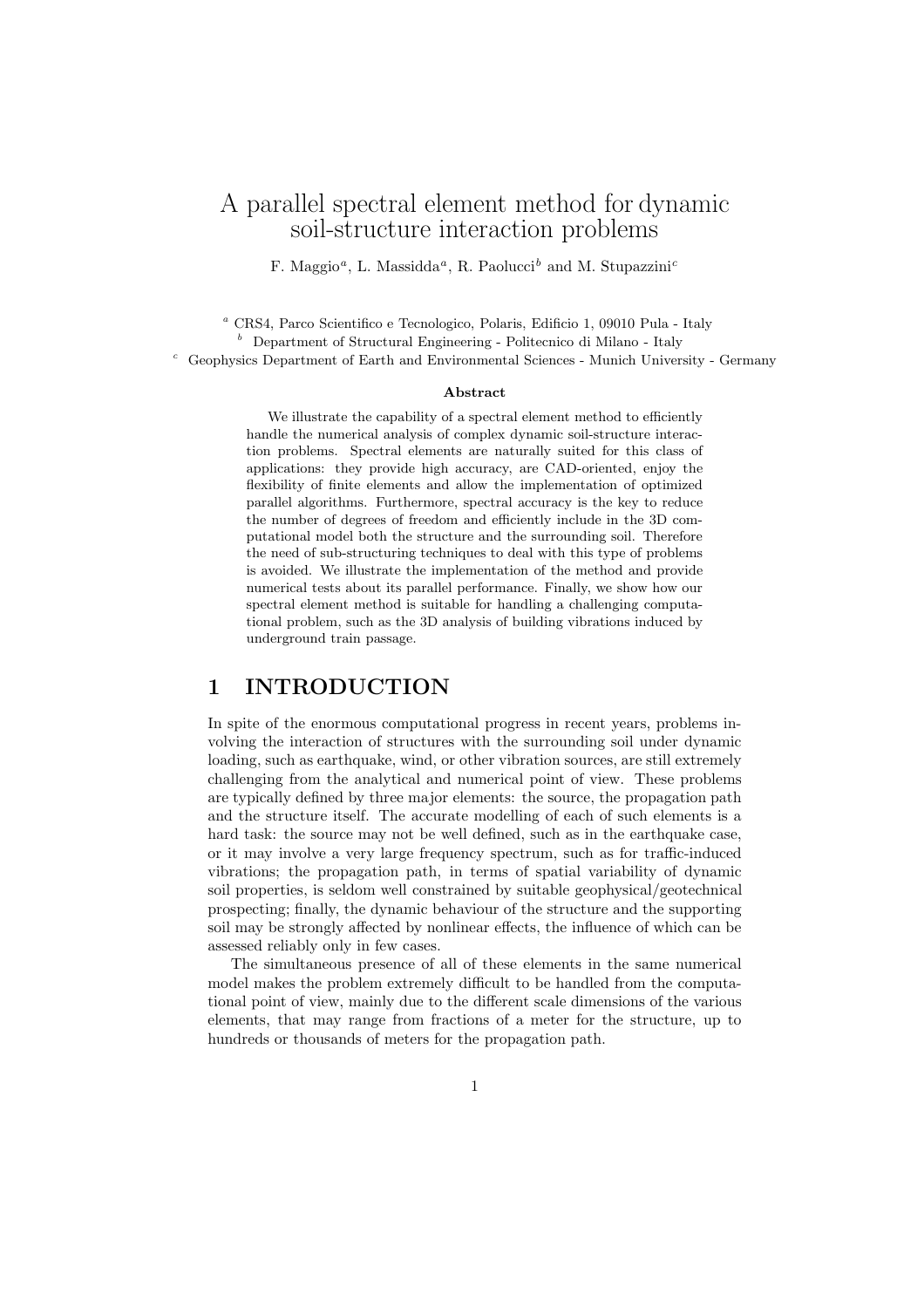Furthermore, it is well known that dynamic soil-structure interaction (DSSI) problems face another major difficulty, since closed-form transparent boundary conditions for time-domain formulations are available only in approximate form (see, e.g., the Clayton and Engquist paraxial conditions [7]). Therefore, the analyst is generally forced to artificially enlarge the computational domain to prevent spurious signals originated from the boundary to affect the region of interest.

To overcome such problems, engineers and researchers dealing with DSSI problems are accustomed to sub-structuring techniques. One of the best known examples of such techniques is the replacement of the soil supporting a vibrating structure by a suitable set of elastic springs and dashpots, calibrated to model the soil stiffness, the radiation of waves outside the foundation and the internal dissipation of materials [15]. Although this approach had an enormous and beneficial impact on practical DSSI applications, it is afflicted with important theoretical limitations, such the frequency-dependence of the equivalent springs and dashpots, their availability for simple soil-foundation geometries only, and the inaccurate treatment of nonlinear effects (e.g., internal dissipation in the soil and/or sliding or uplifting at the soil-foundation interface).

A recent and quite promising sub-structuring technique is the "domain reduction method" [2], where the problem of coupling a "large" domain (including the earthquake source and the propagation path) and a "local" domain (the structure with the supporting soil) is solved by rigorously calculating the nodal forces at the boundary between both domains. The main problem with this technique, that is general enough to be applied either in a finite element or in a spectral element framework [12], is that for complex 3D geometries the coupling procedure itself may become a demanding task.

Hybrid approaches, widely used in recent years in various DSSI problems, may be also viewed as particular sub-structuring techniques, where different numerical methods are coupled to fully exploit their capabilities in different domains for seismic wave propagation and soil-structure interaction analyses. Examples of such hybrid approaches can be found in [37] for coupling boundary elements and finite elements, [26] for finite elements and finite differences, [5] for spectral elements and finite elements.

However, the enormous progress of supercomputing with huge computational power on one side, and the possibility of constructing low-cost PC clusters, on the other side, has encouraged a notable effort to exploit in parallel computer architectures the capabilities of well established and versatile numerical codes, such as finite elements (FEM,[38]) and finite differences (FD, [36], [21]).

All of these methods suffer of the well-known limit affecting numerical simulation of wave phenomena, that is the need to fix the accuracy of the method based on the frequency content of travelling signals, in order to prevent the onset of non-physical, spurious effects, commonly referred to as numerical dispersion. The obvious solution to this problem is grid refinement, a choice at the base of popular methods - the so-called h-methods - like standard finite elements and finite differences. In the research practice they are used with rules of thumb linking the number of grid-points per wavelength and the maximum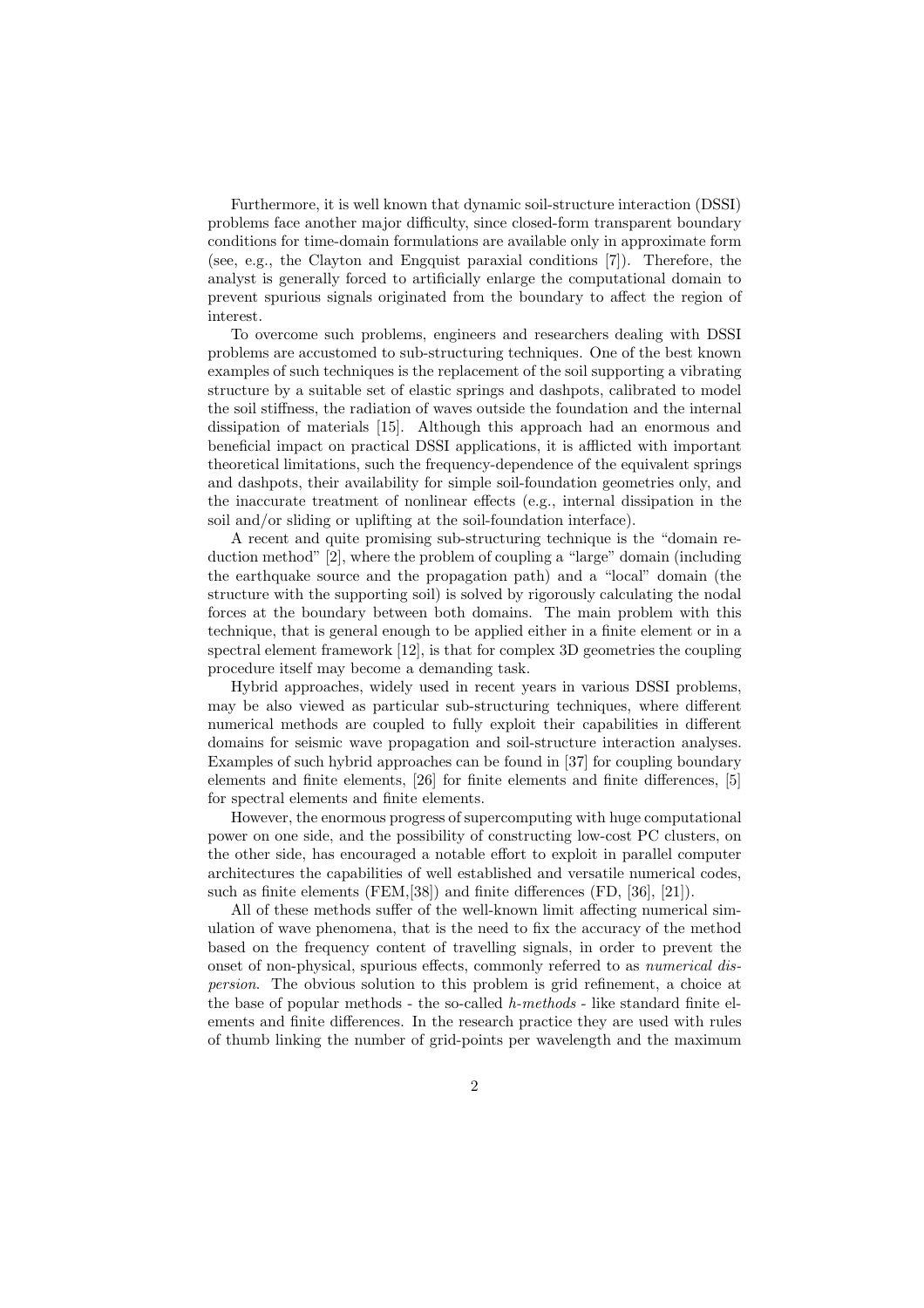frequency which can be effectively simulated. FEM, in particular, are widely adopted for soil-structure interaction analyses also because of their capability to model physical domains with complex shape. Unfortunately, effective gridrefinement significantly increases the number of degrees of freedom, leading, especially for 3D DSSI analyses, to exceedingly large storage requirement and computing time.

On the other hand, it is possible to improve the quality of numerical simulations by expressing the solution in terms of polynomial functions of high degree: this is the idea behind the so-called p-methods. The possibility to merge advantages of both approaches is clearly appealing: one may tune the balance in favour of either the  $h$ - or the p-approach, taking into account the problem features (geometry complexity, regularity of the solution, etc.). This idea gave rise to the so-called hp-methods, including Spectral Element Methods (SEM), the technique adopted throughout this work.

After the pioneering work of Kosloff and Baysal [19], who used a Fourier decomposition of the displacement field, spectral methods for elastic wave propagation evolved first with the introduction of Chebyshev polynomials [20] and subsequently of Lagrange polynomials coupled with Legendre-Gauss-Lobatto quadrature formulas [11],[18]. Spectral element algorithms for the analysis of large scale soil problems have been proposed in [13], [16], [34].

The starting point of this work is the spectral element method originally proposed by [11] and subsequently applied in its sequential version in several works dealing with seismic wave propagation problems in complex geological configurations [29], [28], [35].

After a brief outline of the method, we show first how its main features fit well with the needs of complex DSSI problems and the criteria for the implementation in a parallel computer architecture. Subsequently, the parallel efficiency of the numerical code is assessed through suitable benchmark problems. Finally, a challenging example of application will be illustrated, for the evaluation of building vibrations due to underground train passage.

## 2 OUTLINE OF THE METHOD

We limit to materials following the linear Hooke constitutive behaviour, filling a domain  $\Omega$  with regular boundary, described within a small displacement frame. As for finite elements, our method stems from the variational formulation of the elastodynamic problem: for each time  $t \in (0,T]$  find  $\mathbf{u}(t) \in [H^1(\Omega)]^3$  satisfying initial and boundary conditions and such that

$$
\int_{\Omega} \rho \ddot{\mathbf{u}} \cdot \mathbf{v} \, d\Omega + \int_{\Omega} \sigma(\mathbf{u}) : \epsilon(\mathbf{v}) \, d\Omega + \int_{\Gamma_N} \mathbf{t} \cdot \mathbf{v} \, d\Gamma + \int_{\Gamma_{NR}} \mathbf{t}_{NR} \cdot \mathbf{v} \, d\Gamma = \int_{\Omega} \mathbf{f} \cdot \mathbf{v} \, d\Omega \quad \forall \mathbf{v} \in [H_0^1(\Omega)]^3
$$
\n(1)

where  $\bf{u}$  is the unknown displacement,  $\bf{v}$  the generic admissible displacement, f the external volume force applied in  $\Omega$  and  $\rho$  the density;  $\sigma$  and  $\epsilon$  denote usual stress and small-strain tensor, respectively, while vertical double dots denote tensor inner product:  $A : B = \sum_{i,j=1}^{3} A_{ij} B_{ji}$ . The space  $H^{1}(\Omega)$  consists of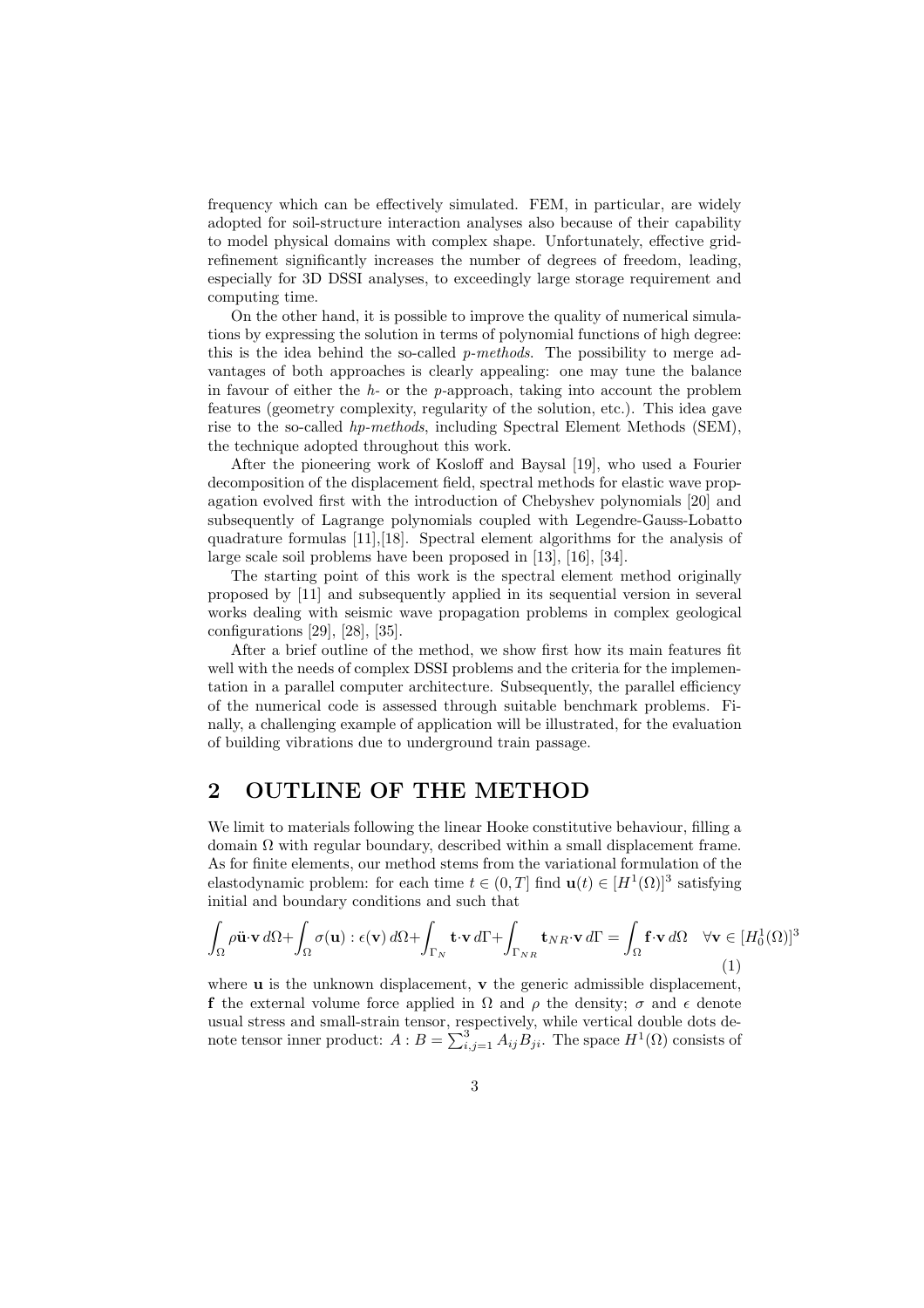functions which are square-integrable on  $\Omega$ , whose gradient components are also square-integrable on  $\Omega$  (see, for instance, [33]);  $H_0^1(\Omega)$  is the subset of  $H^1(\Omega)$ whose functions vanish on  $\Gamma_D$ . The boundary of  $\Omega$  consists of three regions:  $\Gamma_0$ , where displacements are prescribed;  $\Gamma_N$ , subject to known external tractions **t** (vanishing in the free-surface case);  $\Gamma_{NR}$ , where artificial non-reflecting conditions are set to simulate propagation of waves in infinite domains (we adopt the Stacey boundary conditions, see [11]). The spectral element discretization is based on the decomposition of  $\Omega$  in a family of non-overlapping open hexahedra  $\Omega_k$ , such that

$$
\overline{\Omega} = \cup_k \overline{\Omega_k}
$$
 and  $\Omega_i \cap \Omega_j = \emptyset$  if  $i \neq j$ 

where overline denotes the union of the domain and its boundary. An admissible hexahedron is obtained from the cube  $\hat{\Omega} = (-1, +1)^3$  (the *master* element), through a mapping  $T_k$  defined as follows:

$$
T_k: \begin{cases} x^{(k)} = \alpha_1^{(k)} \hat{x} + \beta_1^{(k)} \hat{y} + \gamma_1^{(k)} \hat{z} + \lambda_1^{(k)} \hat{x} \hat{y} + \mu_1^{(k)} \hat{x} \hat{z} + \nu_1^{(k)} \hat{y} \hat{z} + \sigma_1^{(k)} \hat{x} \hat{y} \hat{z} + \delta_1^{(k)} \\ y^{(k)} = \alpha_2^{(k)} \hat{x} + \beta_2^{(k)} \hat{y} + \gamma_2^{(k)} \hat{z} + \lambda_2^{(k)} \hat{x} \hat{y} + \mu_2^{(k)} \hat{x} \hat{z} + \nu_2^{(k)} \hat{y} \hat{z} + \sigma_2^{(k)} \hat{x} \hat{y} \hat{z} + \delta_2^{(k)} \\ z^{(k)} = \alpha_3^{(k)} \hat{x} + \beta_3^{(k)} \hat{y} + \gamma_3^{(k)} \hat{z} + \lambda_3^{(k)} \hat{x} \hat{y} + \mu_3^{(k)} \hat{x} \hat{z} + \nu_3^{(k)} \hat{y} \hat{z} + \sigma_3^{(k)} \hat{x} \hat{y} \hat{z} + \delta_3^{(k)} \\ (2) \end{cases}
$$

where coordinates  $\{x^{(k)}, y^{(k)}, z^{(k)}\}$  and  $\{\hat{x}, \hat{y}, \hat{z}\}$  are associated to  $\Omega_k$  and  $\widehat{\Omega}$ , respectively. While, in general, transformation (2) describes hexahedra with curved quadrilateral faces, in practice mesh generators produce elements with planar faces. Therefore, the physical domain  $\Omega$  is approximated by  $\Omega$ , whose boundary is the union of planar quadrilaterals;  $\Gamma_0$ ,  $\Gamma_N$ , and  $\Gamma_{NR}$ , are replaced by  $\Gamma_{0}$ ,  $\Gamma_{N}$ , and  $\Gamma_{NR}$ , respectively. For each hexahedron  $\Omega_{k}$ , the eight parameters  $\alpha_i^{(k)}, \beta_i^{(k)}, \gamma_i^{(k)}, \delta_i^{(k)}, \lambda_i^{(k)}, \mu_i^{(k)}, \nu_i^{(k)}, \sigma_i^{(k)}$  (*i* = 1, 2, 3) are determined exploiting the 1-to-1 mapping between corner points of  $\Omega_k$  and  $\widehat{\Omega}$ .

On the reference element  $\Omega$  we introduce  $\mathbf{Q}_n(\Omega)$ , the space of polynomial function with degree less than or equal to  $n$  with respect to each variable: the generic element of  $\mathbf{Q}_n(\widehat{\Omega})$  reads

$$
\widehat{\psi} = \sum_{i,j,k=0}^{n} a_{ijk} \widehat{x}^i \widehat{y}^j \widehat{z}^k
$$
\n(3)

where the  $\{a_{ijk}\}\$ are real coefficients and n is called spectral degree. A finite dimensional approximation  $V_{h,n}$  of  $H_0^1(\Omega)$  can then be defined considering the continuous functions obtained by mapping the  $\{\hat{\psi}\}$ 's element-by-element on the hexahedra:

$$
V_{h,n} = \left\{ v \in C^0(\Omega) : v = 0 \text{ on } \widetilde{\Gamma}_0 \text{ and } v|_{\Omega_k} = \widehat{\psi} \circ T_k^{-1}, \ \widehat{\psi} \in \mathbf{Q}_n(\widehat{\Omega}) \right\} \tag{4}
$$

where  $\hat{\psi} \circ T_k^{-1}$  is the mapping of  $\hat{\psi}$  from  $\hat{\Omega}$  to  $\Omega_k$ . It can now be understood that the generic  $T_k$  introduced in (2) is an element of  $[Q_1(\hat{\Omega})]^3$ : thus, when  $n > 1$  the mapping is *sub-parametric*, meaning that its degree is lower than the spectral degree. This choice is essentially motivated by a practical consideration: mesh generators produce 8-points hexahedra, while n–order hexahedra need  $(n+1)^3$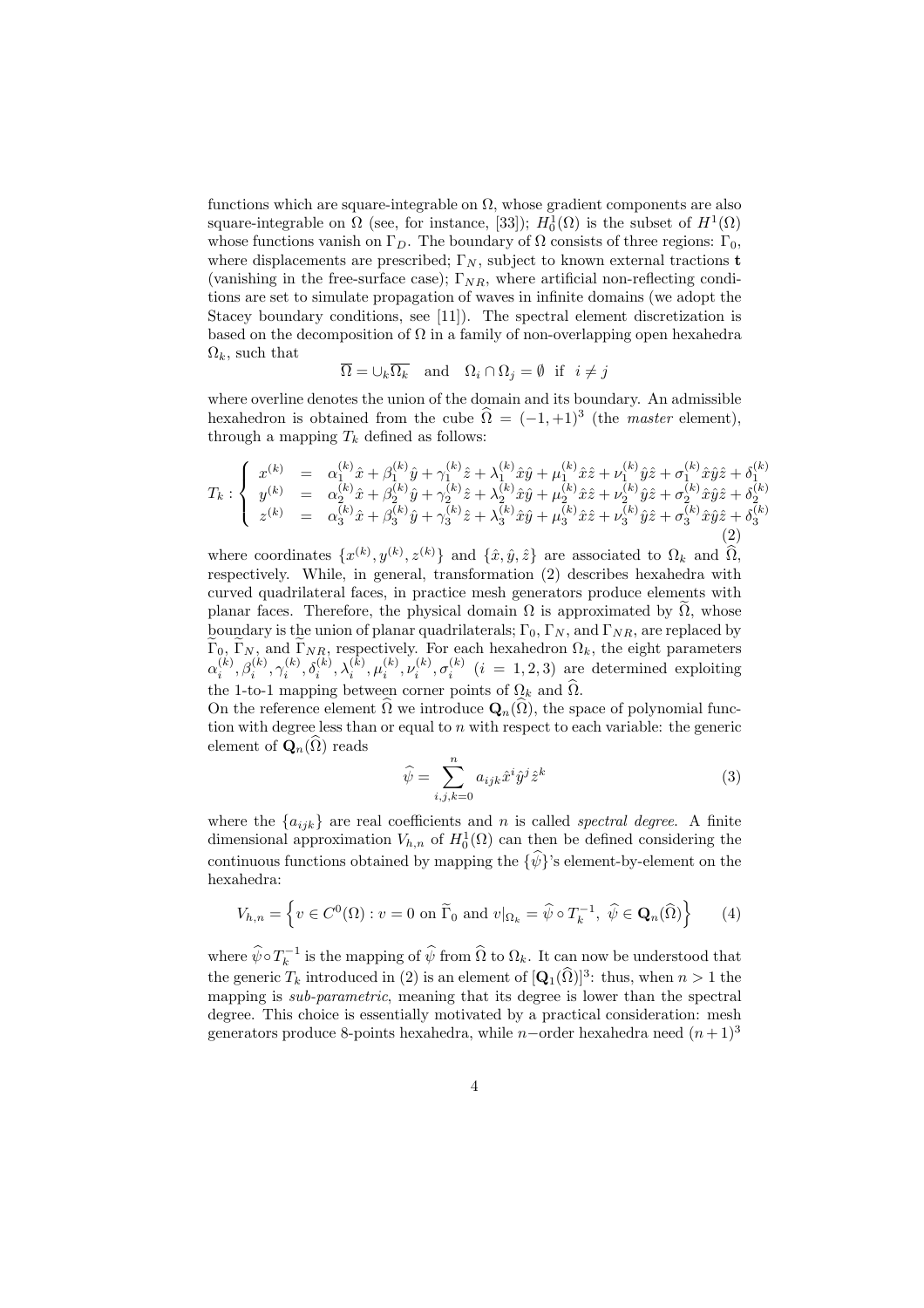total points (and produce different grids for analyses with different spectral degree). Furthermore, the adopted sub-parametric mapping (2) is known to enjoy good mathematical properties (see, for instance, [9]). Nevertheless, if high order hexahedra are desirable (for instance, when dealing with domains with curved boundary which can be described in terms of geometrical primitives, or for large displacement/deformation formulations), they can be incorporated in the spectral element frame with small additional effort [22].

The next step is the introduction of the Legendre-Gauss-Lobatto (LGL) nodes in  $\hat{\Omega} = [-1, +1]^3$ . They are obtained via tensor product of the one-dimensional LGL nodes  $\zeta_0, ..., \zeta_n$  defined over the interval  $[-1, +1]$ : it turns out that  $\zeta_0 = -1$ ,  $\zeta_n = +1$  and the intermediate points are the zeros of the first derivative of the Legendre polynomial of degree n [4]. The full spectral grid  $\{a_p\}_{p=1}^N$  can then be built mapping the LGL nodes over the hexahedra and eliminating duplicated points: as for finite elements, a global numbering is associated to the  $N$  gridpoints. If iso-parametric mapping has to be used, this procedure is obviously inverted: for each element  $\Omega_k$ , the  $(n+1)^3$  spectral grid-points should be externally provided, in order to define the n−order hexahedron. Sub-parametric and iso-parametric mapping for a two-dimensional case are shown in figure 1.

An intuitive basis for  $V_{h,n}$  is provided by  $\{N_p(\mathbf{x})\}_{p=1}^N$ , the Lagrange polyno-



Figure 1: Examples of sub-parametric *(top)* and iso-parametric *(bottom)* mapping between the generic quadrilateral (hexahedron in 3D) and the reference element  $\widehat{\Omega}$ : spectral degree  $n = 4$ .

mials of order  $n$  defined over the spectral grid-points:

$$
N_p \in V_{h,n}
$$
 and  $N_p(\mathbf{a}_q) = \delta_{pq}$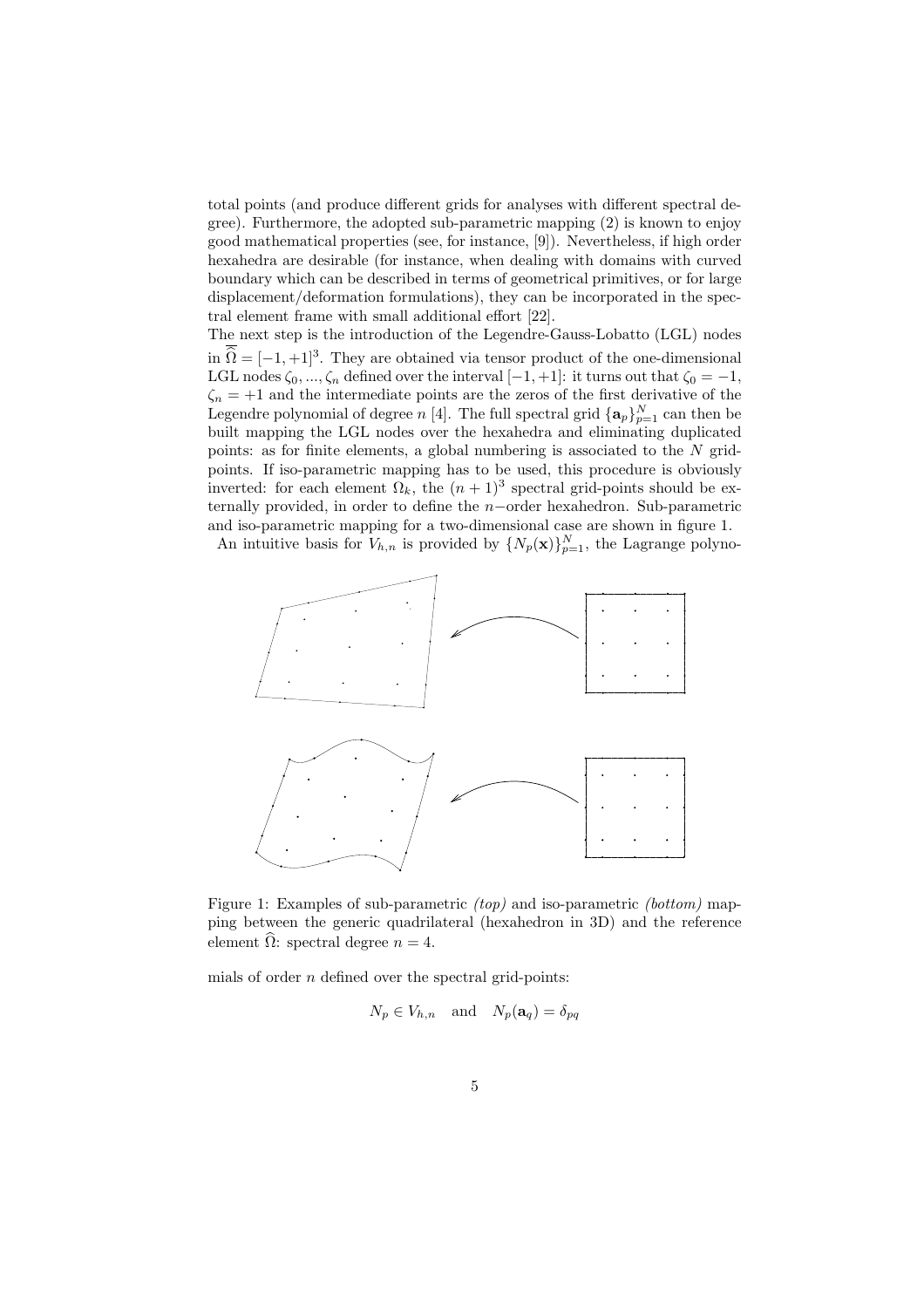where  $\delta_{pq}$  is the Kronecker delta. Then the semi-discrete approximation of (1) reads:

for each  $t \in (0,T]$  find  $\mathbf{u}(t) = \sum_{q=1}^{N} (u_q(t)\hat{\mathbf{e}}_1 + v_q(t)\hat{\mathbf{e}}_2 + w_q(t)\hat{\mathbf{e}}_3)N_q$ ,  $\mathbf{u}(t) \in$  $[H<sup>1</sup>(\Omega)]<sup>3</sup>$ , with prescribed displacements on  $\Gamma_0$  and such that, for  $i = 1, 2, 3$ :

$$
\sum_{q=1}^{N} \left[ (\ddot{u}_q \hat{\mathbf{e}}_1 + \ddot{v}_q \hat{\mathbf{e}}_2 + \ddot{w}_q \hat{\mathbf{e}}_3) \cdot \hat{\mathbf{e}}_i \int_{\Omega} \rho N_p N_q \, d\Omega + \int_{\Omega} \sigma ((u_q \hat{\mathbf{e}}_1 + v_q \hat{\mathbf{e}}_2 + w_q \hat{\mathbf{e}}_3) N_q) : \epsilon (N_p \hat{\mathbf{e}}_i) \, d\Omega \right] +
$$
  

$$
\int_{\Gamma_N} \mathbf{t} \cdot (N_p \hat{\mathbf{e}}_i) \, d\Gamma_N + \int_{\Gamma_{NR}} \mathbf{t}_{NR} \cdot (N_p \hat{\mathbf{e}}_i) \, d\Gamma_{NR} = \int_{\Omega} \mathbf{f} \cdot (N_p \hat{\mathbf{e}}_i) \, d\Omega \quad \forall p = 1, ..., N
$$
(5)

where  $\hat{\mathbf{e}}_i$  is the unit vector of the *i*-th coordinate.

The first time-derivatives of unknowns  $\{u_q, v_q, w_q\}$  appear also in the term  $\mathbf{t}_{NR}$ due to non-reflecting conditions. In order to time-discretize (5), we use the following  $2^{nd}$  order LF2-B2 scheme, which has been proven to be effective [25]:

$$
\ddot{f}(t_n) = [f(t_{n+1}) - 2f(t_n) + f(t_{n-1})]/(\Delta t)^2 + \mathcal{O}((\Delta t)^2)
$$
  
\n
$$
\dot{f}(t_n) = [3f(t_n) - 4f(t_{n-1}) + f(t_{n-2})]/(2\Delta t) + \mathcal{O}((\Delta t)^2)
$$
\n(6)

where  $t_k = k\Delta t$ ,  $k = 0, 1, 2, ...$  Proceeding as for finite elements, one has to replace derivatives and integrals in (5) with suitable numerical approximations. Derivatives are evaluated in the reference element  $\hat{\Omega}$  via the chain rule, where terms linking  $\{x^{(k)}, y^{(k)}, z^{(k)}\}$  and  $\{\hat{x}, \hat{y}, \hat{z}\}$  are obtained through (2), and derivatives in the reference element are computed via the matrix of the collocation derivative (see [4], chap. 2). Integrals are also computed in  $\Omega$ :

$$
\int_{\Omega} f d\Omega = \sum_{k} \int_{\Omega_{k}} f d\Omega = \sum_{k} \int_{\widehat{\Omega}} \widehat{f} J_{k} d\widehat{\Omega} \simeq \sum_{r,s,t=0}^{n} \widehat{f}(\widehat{x}_{r}, \widehat{y}_{s}, \widehat{z}_{t}) J_{k}(\widehat{x}_{r}, \widehat{y}_{s}, \widehat{z}_{t}) \widehat{w}_{r} \widehat{w}_{s} \widehat{w}_{t}
$$
\n(7)

where  $\hat{w}_l$  is the generic weight of the Gauss-Lobatto quadrature formula [4] and  $J_k$  is the Jacobian of transformation (2). Merging (5) and (6), and evaluating derivatives and integrals as decribed above, leads to the following algebraic problem

$$
\mathbf{M}\ddot{\mathbf{u}} + \mathbf{C}\dot{\mathbf{u}} + \mathbf{K}\mathbf{u} = \mathbf{F} \tag{8}
$$

where  $M$ ,  $C$ , and  $K$  are usually denoted as the *mass*, *damping* and *stiffness* matrix. It is understood that a 1-to-1 relation exists between local indices of the element  $((r, s, t)$  in (7)) and global indices of arrays in (8); furthermore, an ordering has been chosen for solution array  $\bf{u}$  (for instance, the first N components for the  $u_q$ , then the  $v_q$  and finally the  $w_q$ ). The size of the algebraic problem is 3N.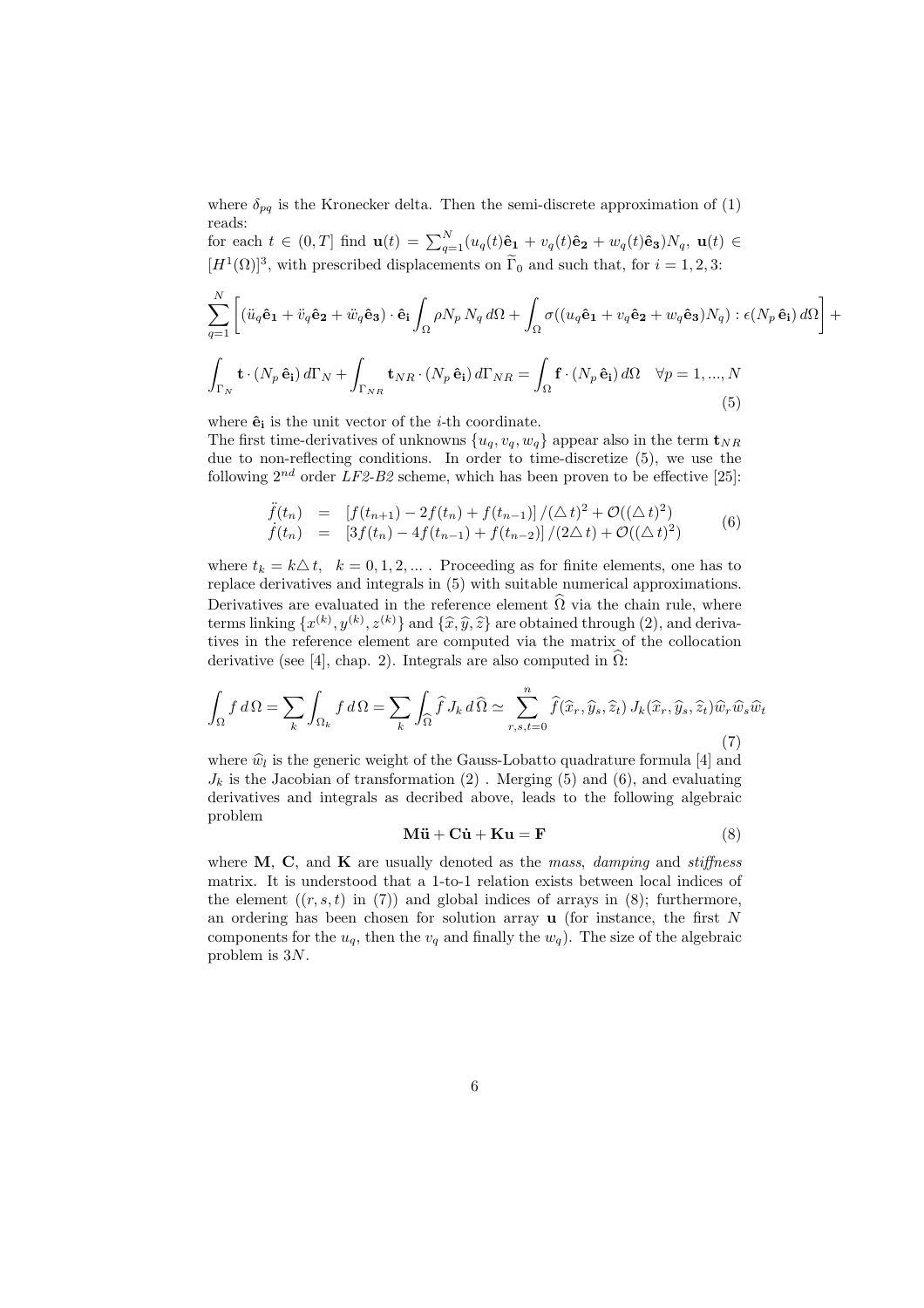# 3 MAIN FEATURES OF SEM FOR DYNAMIC SOIL-STRUCTURE INTERACTION PROB-LEMS

We have already discussed in the introduction the challenging aspects of large 3D DSSI problems, mainly related to the need of simultaneously modelling smallscale and large-scale elements, on one side, and, on the other side, to the possible onset of nonlinearities, both within the structure and within the supporting soil. The treatment of nonlinear effects within the SEM framework is the subject of a recent study that has provided very promising results [35]. Here we show, instead, how the features of the SEM are suited to deal accurately with DSSI problems involving also complex shaped structures, like dams, bridges, subways, monumental or historical buildings, and portions of soil beneath.

A first important feature of SEM, that was shown to be a great help in design of seismic analyses [11], [18], [32], as well as in numerical simulation of general wave phenomena [24], [3], [23], is that they are capable - to some extent - to exploit the flexibility of standard finite elements in dealing with complex structures, and enjoy the possibility to play on the degree of piecewise polynomial functions to model high frequency waves, rather than using grid refinement. This is illustrated in figure 2: acoustic waves arising from a point source propagate through a 2D homogeneous domain with irregular shape. The snapshots, taken at the same instant, are computed using different spectral degrees. Those with lower degrees are clearly affected by numerical dispersion, which is practical absent in the cases with higher degree. This example highlights a major asset of hp-methods for wave applications: the possibility of changing the accuracy of the numerical solver - and therefore to deal with signals with higher frequency - without the need to modify the computational grid, an operation highly demanding for applications with complex geometry. While, in principle, it is possible to design FEM algorithms with shape functions of arbitrary degree, engineering implementations are usually limited to degree 2, due to practical constraints. On the opposite, the SEM can perform analyses with arbitrary degree, simply selecting it at run-time.

Furthermore, due to the adoption of sub-parametric mapping, the interaction with CAD-based models is straightforward. On the computational ground, the resulting algorithm can be highly optimized, thanks to a matrix-free implementation (memory allocation reduction) and the natural use of explicit time-marching schemes (CPU-time saving): as a consequence, the treatment of large-scale problems eases off . The implementation on massively parallel machines is effective, despite the more complicated data-structure with respect to low-order methods. Since the SEM have a very close relationship with finite elements, our method can easily inherit many technicalities developed for the latter, including physical models and numerical schemes. Last but not least, the algorithm behaves like a black-box requiring a minimum effort from the user, who simply has to provide the grid, the selected spectral degree and, possibly, the number of processors available for the parallel run. The Achilles' heel of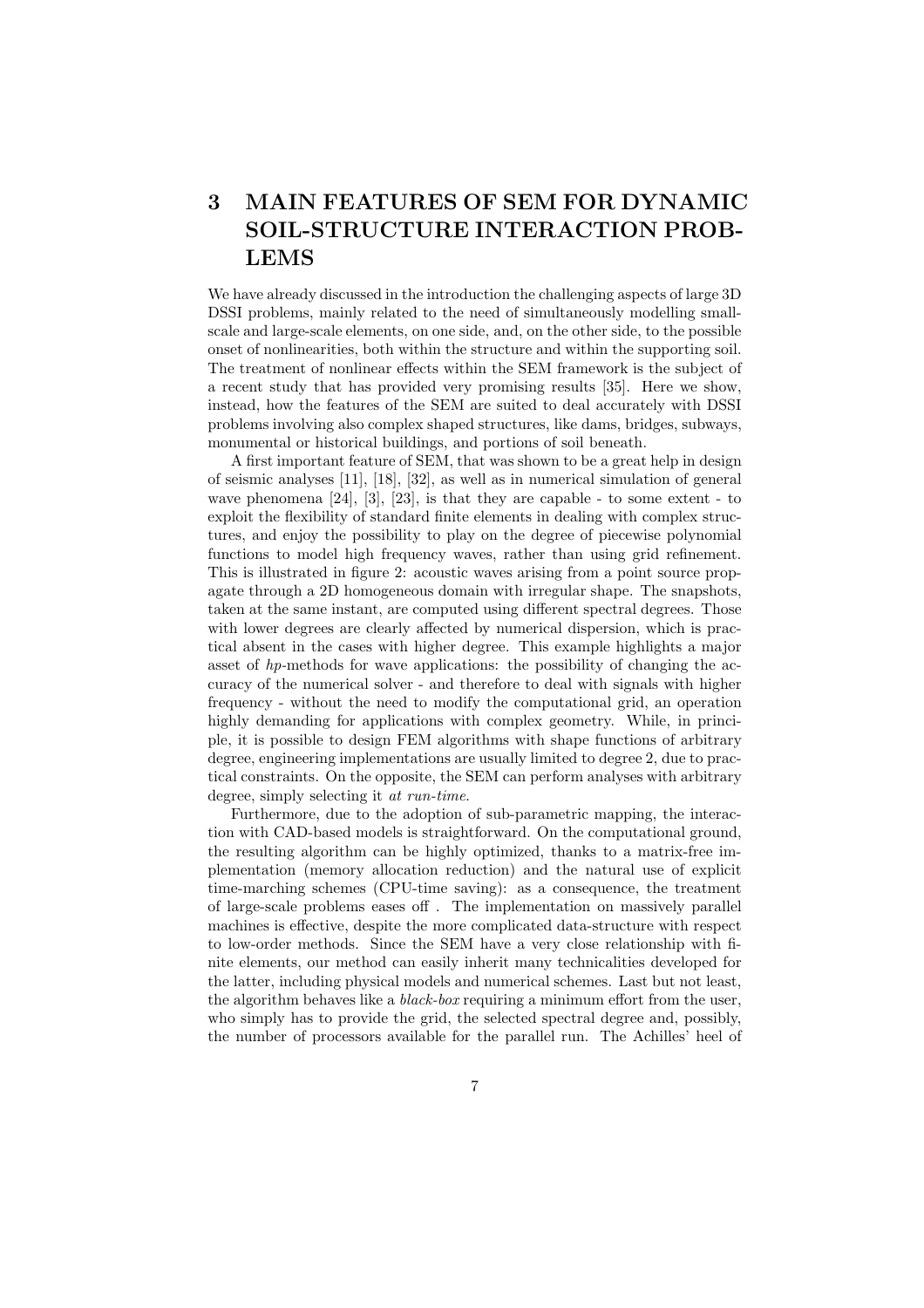spectral elements is the need to use mesh of quadrilaterals and hexahedra. In recent years there have been a few attempts to include triangular elements in the SEM for elasticity problems [17], [5]: this gave rise to sophisticated and somehow elegant mathematical approaches which, in our view, are not completely suited for engineering applications (for instance, they can hardly be extended to complex 3D models and introduce additional computational effort). Based on our experience, both as developers and users of SEM, the limit concerning the use of pure quadrilateral elements mainly belongs to the past, since nowadays flexible and powerful tools for hexahedra mesh generation are available [6]. Fully automatic mesh generation with quadrilateral elements has still to come, but we believe that the supplementary effort to generate such numerical grids is well worthwhile, since hexahedra have proven to be more accurate than tetrahedra for structural and elastic analyses (at equal computational effort: see [1], [27] and references therein).

## 4 IMPLEMENTATION IN A PARALLEL COM-PUTER ARCHITECTURE

Optimal implementation of a parallel spectral element solver may be a tricky task, since elements possess a high number of degrees of freedom with respect to standard FEM, thus requiring more sophisticated criteria for domaindecomposition and message passing organization.

#### 4.1 Mesh partition

In our method, mesh partition is a fully automated procedure that divides the computational domain and the mesh among the processors, aiming at two main targets: balance the computational load on each CPU and minimize data exchange between the processors. The first task consists in dividing the computational domain in parts that require approximately the same computational effort. The load on a processor for an element-by-element explicit scheme is easily related to the number of elements assigned to that processor. Data exchange is associated with nodes and elements close to the interface between subdomains, shared by different processors. Communication is minimized reducing data length and amount of message-passing per time step. Thus, mesh partitioning plays a crucial role by producing "optimal" interfaces among sub-domains, involving the minimum number of nodes and elements. We adopted Metis, a family of well-known multilevel partitioning algorithms [14]. Even though it was originally designed for dealing with finite element meshes, Metis essentially works on graphs, and can be fruitfully adapted to a mesh-based method like spectral elements. Graphs can be defined either using the nodes or the elements as vertexes: both these strategies may be adopted in an explicit element-byelement solution scheme, but we show in the following that the element based strategy fits better within a spectral element frame.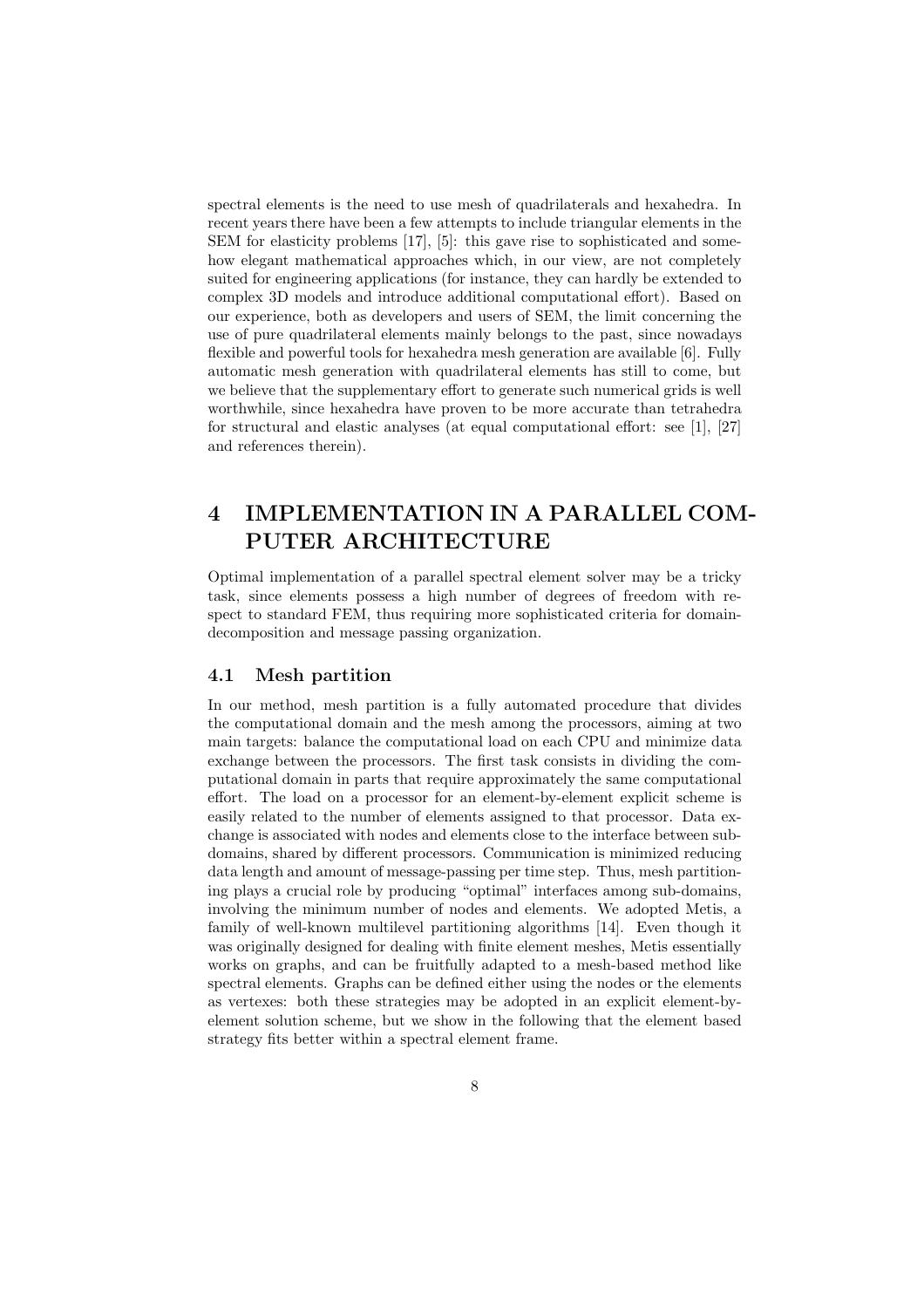Following eq. (8) and the approximation (6),  $\mathbf{u}^{(n+1)}$ , the nodal displacement at  $t_{n+1}$ , may be calculated as follows:

$$
\mathbf{u}^{(n+1)} = \Delta t^2 \mathbf{M}^{-1} (\mathbf{f}_{ext}^{(n)} - \mathbf{f}_{int}^{(n)}) + 2\mathbf{u}^{(n)} - \mathbf{u}^{(n-1)}
$$
(9)

where the term  $f_{int}^{(n)}$  includes contributions from stiffness and damping matrix. Each processor should be able to calculate its part of the nodal unknowns, storing part of the nodal displacement vectors  $\mathbf{u}^{(n)}$  and  $\mathbf{u}^{(n-1)}$ , and its portion of the mass matrix and of the external force vector  $\mathbf{f}_{ext}^{(n)}$ . The internal elastic force vector  $\mathbf{f}_{int}^{(n)}$  at time  $t_n$  should also be evaluated. This is done by summing on the interface nodes the results of an integration over the spectral elements: an easy task for nodes that are internal to the computational domain, and a critical one when nodes and/or elements are close to the interface between sub-domains.

### 4.2 Node based partitioning

In this approach spectral grid-points are divided in subsets associated 1-to-1 with the processors of the parallel machine: as a result, elements crossed by the interface are split in two or more parts. For the sake of simplicity we focus on two processors  $P_1$  and  $P_2$ , the corresponding sub-domains  $\Omega_1$  and  $\Omega_2$ , and their interface  $\Gamma_{12}$ ; in figure 3 elements from E1 to E4 and elements from E7 to  $E10$  are assigned to  $P_1$  and  $P_2$  respectively, while  $E5$  and  $E6$  are crossed by the interface and shared between the two processors.

A further division can be made, defining internal, border and external nodes for each processor. The internal nodes can be updated without the need of communication among processors. Updating border nodes requires information on the nodal unknowns belonging to other sub-domains. Finally, external nodes are updated by other sub-domains and processors, but their nodal unknowns are required for the border nodes update.

Concerning processor  $P_1$ , the knowledge of nodal variables at the time  $t_n$  for the internal and border nodes (marked with  $\circ$  and  $\otimes$ , respectively) allows to calculate deformation, stresses, and to integrate over the internal elements from E1 to E4. Border nodes also need the contribution from the elements crossed by the interface: in order to perform the integration over elements E5 and E6, processor  $P_1$  should have at disposal the nodal unknowns of the external nodes that belong to processor  $P_2$  (marked with  $\nabla$ ): communication between processors is required. Similarly processor  $P_2$  can integrate on elements from  $E7$  to E10, while to complete the integration on the interface elements, needs the data relative to its external nodes.

The main advantage of this approach is that the communication between processor is required only once per time step; a major drawback is the fact that the operations on the interface elements have to be calculated by each processor , and the amount of data exchange may be high since it involves all the nodes belonging to the interface elements.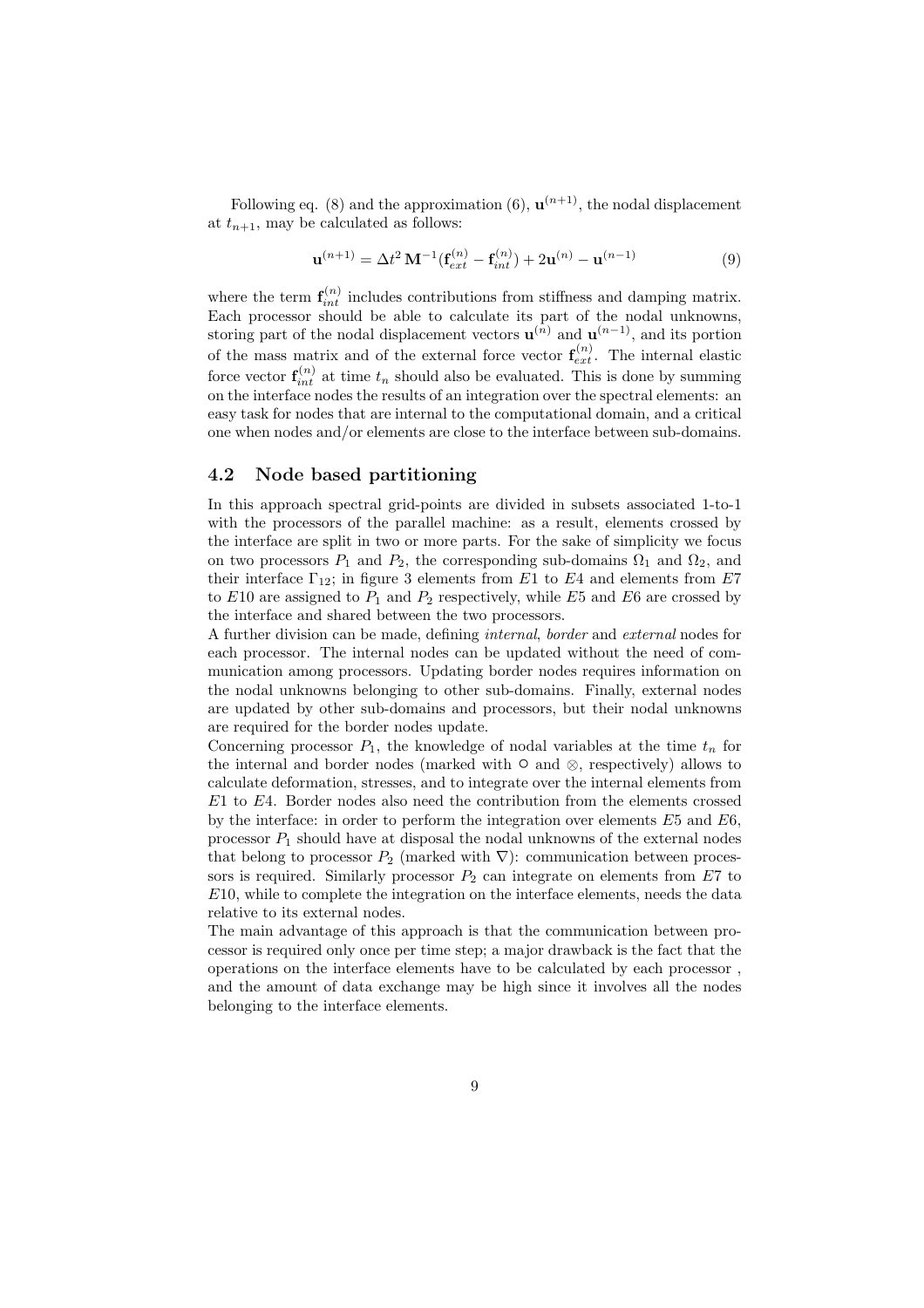#### 4.3 Element based partitioning

This approach stems from a different partition of the mesh that is now divided on an element basis rather than on a node basis: nodes "follow" element partition and some of them are shared. The mesh is divided among the different processors assigning to each of them a group of elements of approximately the same size; the interface between sub-domains is located on the edge or face between the elements, therefore no interface elements are considered, and interface nodes are defined instead.

We again use the two processor example. In figure 4 we see that elements from E1 to E4 belong to the sub-domain  $\Omega_1$  and are assigned to processor  $P_1$ , while elements from E5 to E10 are relative to the sub-domain  $\Omega_2$  and to processor  $P_2$ . Nodes lying on the interface  $\Gamma_{12}$  are shared by the two sub-domains and processors: they are assigned to one or the other processor on a load balance basis. It turns out that that the internal nodes for a processor are those grid-points not lying on the interface; border nodes belong to the interface and are assigned to the processor at hand, while the external nodes belong to the interface but are assigned to a different processor: the value of their nodal unknowns is needed to update the degrees of freedom defined on the internal and border nodes.

At each time step each processor updates a portion of the vector of nodal displacements  $\mathbf{u}^{(n+1)}$ . Focusing on processor  $P_1$  in figure 4, the nodal displacements  $\mathbf{u}^{(n)}$  and  $\mathbf{u}^{(n-1)}$  for internal and border nodes are known, as well as the external force vector  $f_{ext}^{(n)}$ ; the processor has to calculate stresses and perform the integration over its elements (from  $E1$  to  $E4$ ), and clearly needs to receive the information of the nodal displacement of the external node (marked with  $\bigtriangledown$ ). Similarly processor  $P_2$  should receive from processor  $P_1$  the data related to the displacements of the external nodes (marked with ⊗). A first communication is then required at this stage of the time step. After that, each processor can perform the integrations over its sub-domains.

While the coefficients of the force vector at the internal nodes can be fully calculated by the corresponding processor, computation at the interface nodes depends also from the contribution of elements belonging to different sub-domains, and communication is required once again. Processor  $P_1$  receives the contribution to  $\mathbf{f}_{int}^{(n)}$  due to elements E5 and E6 to their own external nodes. These data are summed to the contribution evaluated by processor  $P_1$ , due to elements  $E3$ and E4, in order to complete the computation of the force vector. Processor  $P_2$ , in turn, receives from  $P_1$  the result of the integration over element E4 for its external nodes (marked with  $\bigtriangledown$ ).

All in all, the main advantage of this approach is that the load on each processor is well balanced, since the operations on elements and nodes may be exactly distributed between the different processors; moreover, the amount of data to be communicated is minimum. On the other hand, the main drawback is that communication is required twice per time step.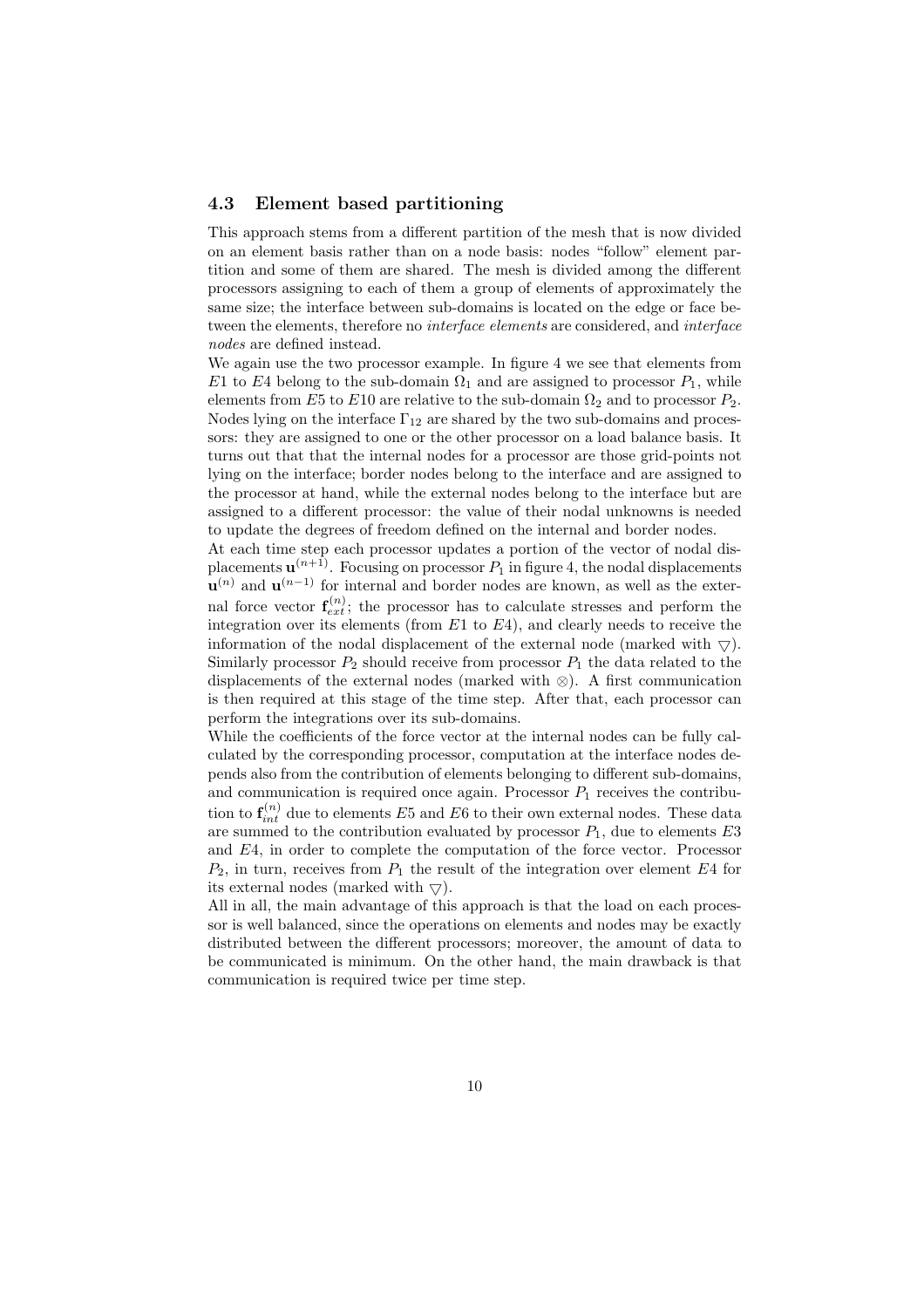#### 4.4 Spectral element strategy

The node based approach is a standard choice for linear finite element codes in which the stiffness and mass matrix are assembled, since in that case the requirement of a single communication per time step is particularly appealing. In the spectral element case, even if both approaches are feasible, the element based technique is preferable.

As previously illustrated, the number of nodes of a spectral element depends on n, the spectral degree adopted: there are  $n+1$  nodes per edge,  $(n+1)^2$  nodes per face, and  $(n+1)^3$  nodes per hexahedron. Let us denote by  $n_{\Gamma}$  the number of elements crossed by an interface between two sub-domains. In the node based approach all the nodal unknowns belonging to the interface elements have to be exchanged between the two processors considered, once per time cycle; this is approximately equivalent to exchange  $3n\Gamma(n+1)^3$  real numbers in 3D (the exact amount depends on the interface shape). In the element based partitioning the interface is stuck to the element faces, the nodal displacements belonging to the interface nodes are exchanged twice per time cycle, corresponding to  $6n\Gamma(n+1)^2$ reals.

Therefore, the ratio of data exchange between the node based and the element based partitioning is approximately equal to  $(n + 1)/2$  - making the two approaches equivalent for  $n = 1$  (finite elements) - and increases with the spectral degree adopted. For instance, in the case  $n = 5$  the amount of communication is three times smaller for the element based partitioning. For very low values of the spectral degree, the necessity to synchronize processors twice per cycle in the element based approach may lead to worse results with respect to node partitioning; but as mesh complexity and spectral degree increases, the advantages of the element based partitioning become fundamental to get a good parallel efficiency.

## 5 PARALLEL PERFORMANCE

The parallel efficiency of our code was checked with a set of benchmarks performed on two different computer architectures located at CILEA (Consorzio Interuniversitario Lombardo per l'Elaborazione Automatica, Segrate, Italy). The computer architectures for our tests are summarized in Table 1.

The parameters considered for the performance tests are the following:

 $T(i)_{SED}$ , CPU time for the *i*-th time step in the sequential run;  $T(i)_{PAR}$ , CPU time for *i*-th time step in the parallel run;  $T_{SEQ} = \sum_{i=1}^{m} \frac{T(i)_{SEQ}}{m}$ , average  $T(i)_{SEQ}$  over m time steps;  $T_{PAR} = \sum_{i=1}^{m} \frac{T(i)_{PAR}}{m}$ , average  $T(i)_{PAR}$  over m time steps;  $PE = \frac{T_{SEQ}}{N_{CDU}T_E}$  $\frac{ISEQ}{N_{CPU}T_{PAR}}$ , parallel efficiency, where  $N_{CPU}$  is the number of CPUs.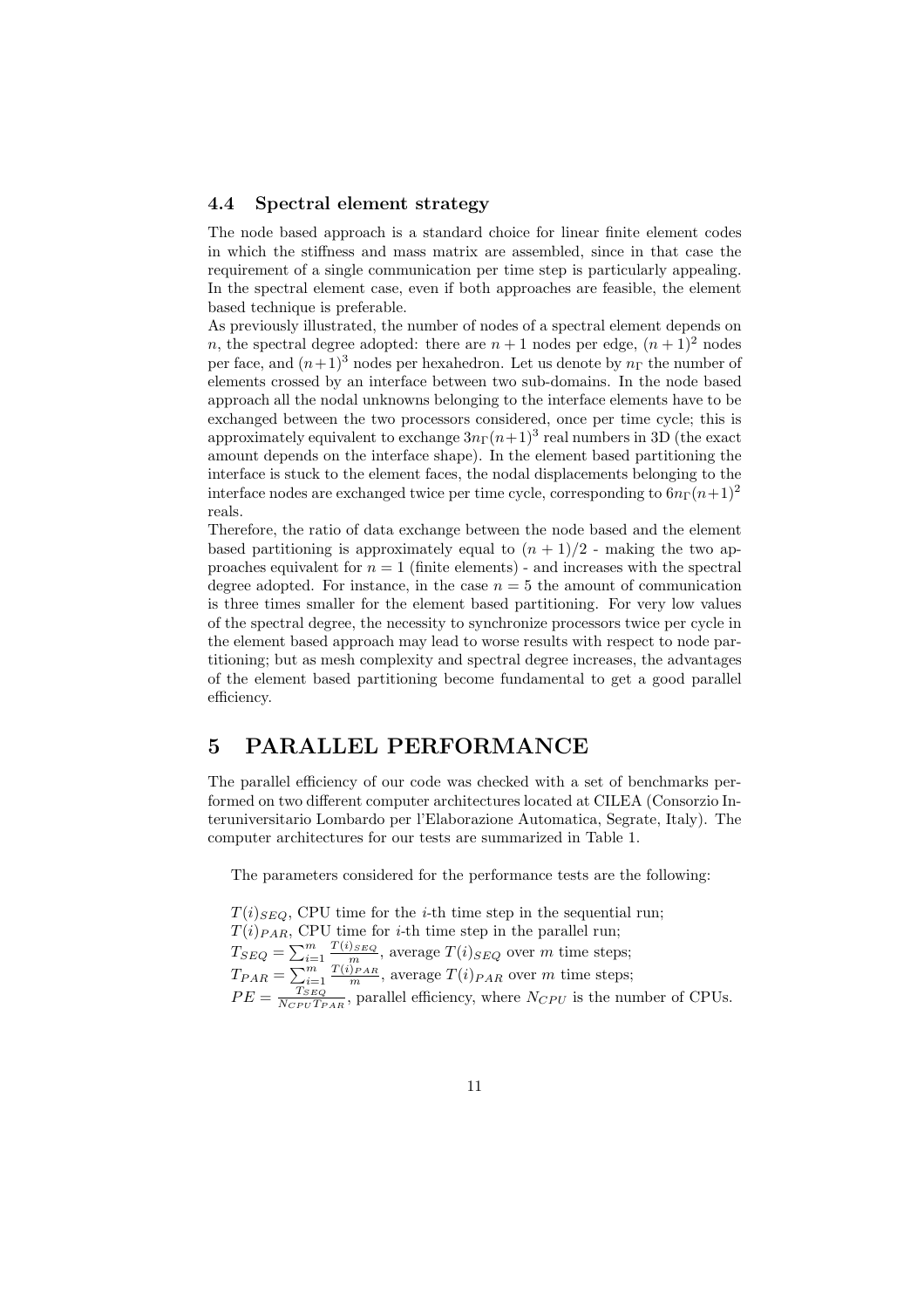| Machine Name       | Golgi                         | Avogadro                   |
|--------------------|-------------------------------|----------------------------|
| $\sharp$ CPUs      | 48                            | 256                        |
| CPU type           | AMD Opteron 64 bit 2.2 GHz    | Intel Xeon 32 bit 3.06 GHz |
| $\sharp$ CPUs/node |                               |                            |
| RAM(node           | 4Gb                           | 2G <sub>b</sub>            |
| Connections        | Gigabit Ethernet, Inifiniband | Myrinet (fiber optic)      |
| Operative system   | Linux Fedora core 3           | Linux Red Hat 9.0          |

Table 1: Characteristics of the two clusters adopted for parallel efficiency tests

In all comparisons we used  $m = 1000$ , while  $N_{CPU}$  ranges from 1 up to 128 for the "Avogadro" cluster, and up to 32 for the "Golgi" cluster. The results obtained on the two architectures are similar, so the presentation will be limited to the Avogadro cluster. Our benchmark is the wave propagation induced by a point force inside an homogeneous medium. The computational models are cubes with side length of 1 km ("small" case), 2.155 km ("medium" case) and 4.642 km ("large" case), respectively. Both structured and unstructured grids were considered. In the structured case the element size is 100 m, corresponding to 68 921, 704 969 and 6 331 625 spectral nodes, respectively, using a spectral degree  $n = 4$ . The allocated memory is approximately 100 Mb, 1 Gb and 10 Gb, for the three cases. For the unstructured mesh, the number of spectral nodes ranges from 68 429 ("small") up to 5 201 645 ("large") with  $n = 4$ ; in the latter case the elements size ranges from 15 up to 500 meters.

The tests are meant to provide PE measurements for realistic problem size and engineering applications. This is the main reason why we fixed the total size of the problem, rather than the memory allocated to each CPU, as often done in similar tests [34]. Furthermore, we considered the average PE value over 1000 CPU time steps for each test, rather than its peak value. As shown in figure 5, in the "small" case the performance obtained for structured and unstructured mesh are similar, at least up to 56 CPUs, with an estimated average  $PE=83.4\%$ . For increasing CPUs, the PE fluctuates around an average value ranging from 60% to 70%. While a possible explanation for the average  $PE$  decay is the *latency* time - the communication between CPUs becomes predominant with respect to the computational time for solving the elastic equations in small subdomains -, major fluctuations may be due to odd mesh partition and corresponding unequal distribution of degrees of freedom among processors. Obviously, for problems with larger size, fluctuations are expected to be less evident, as the mesh partitioning automatically improves.

The PE curves for the "medium" and "large" cases are in good agreement, both for the structured or the unstructured domain discretization. Figure 6 shows that the PE value for the "large" case is nearly independent on the number of CPUs, with an average value of 74.5% both for the structured and the unstructured grids. As expected, the PE trend is much smoother than for the "small" problem of figure 5.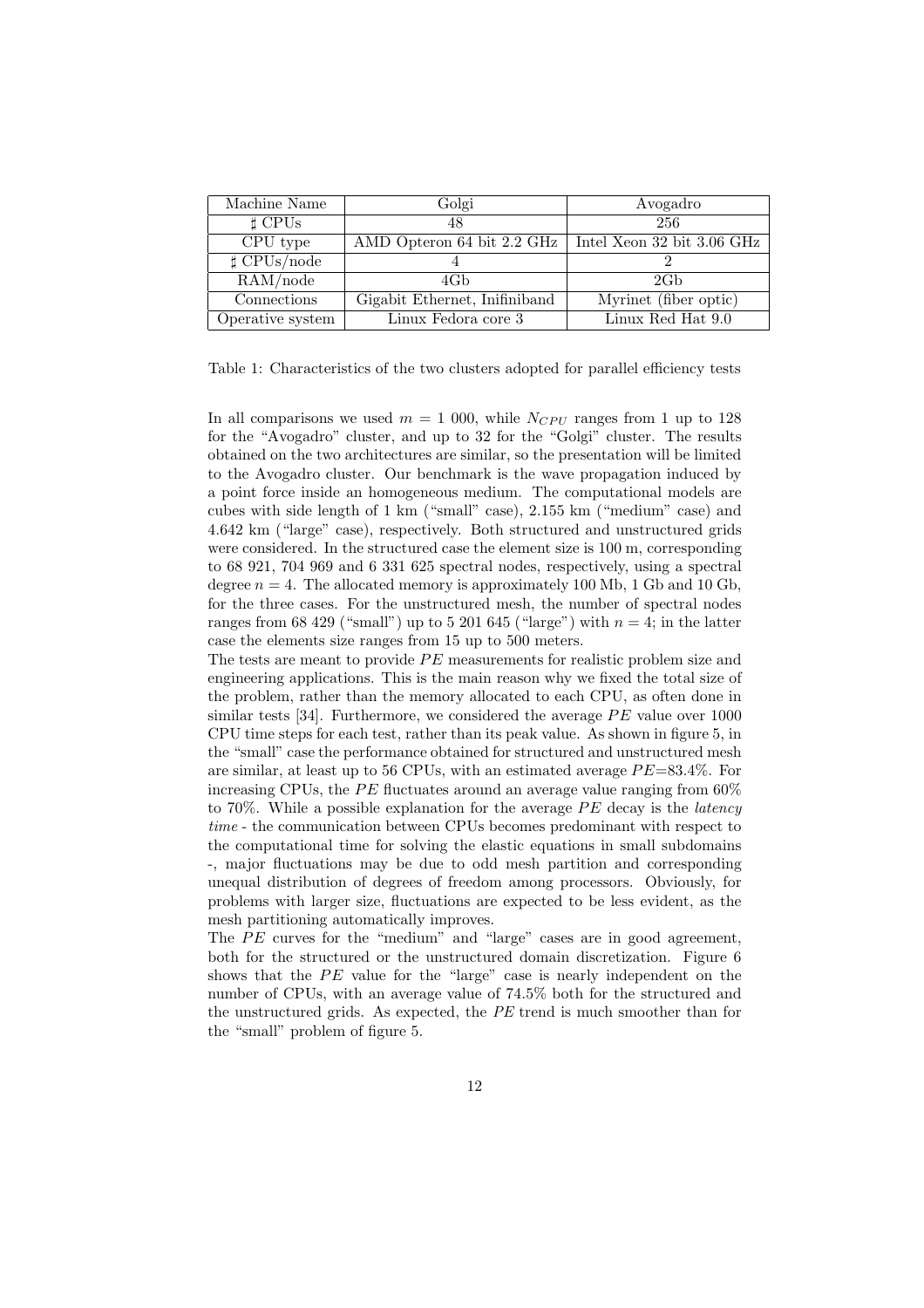# 6 APPLICATION TO A LARGE DYNAMIC SOIL-STRUCTURE INTERACTION PROB-LEM: THE CASE OF UNDERGROUND TRAIN INDUCED VIBRATIONS

The analysis of surface or underground train-induced ground vibrations and their effect on human beings and surrounding structures has recently become of paramount importance, especially for environmental impact studies of new highspeed train lines crossing urban areas. This problem is particularly challenging and demanding from a computational point of view, since it requires to handle the dynamic interaction of train-track-tunnel-soil-structure. It is not surprising that this problem has been mainly tackled in the past using empirical and/or simplified models, mainly through 2D finite element approximations that typically strongly underestimate radiation damping. One of the first examples of fully 3D approaches to such problems is the coupled boundary element/finite element procedure recently proposed by [8] for the numerical analysis of free-field vibrations due to a moving load in a tunnel.

In this section we show how our approach can handle within a reasonable computer time the propagation of waves from the track through the soil, and from the soil to a realistic structure. A validation of the spectral element approach with independent solutions based on the Betti-Rayleigh theorem has already been presented elsewhere [31] for the case of a train travelling at the surface of a layered halfspace.

A thorough study of this problem is beyond the scope of this work, and will be the object of a future paper. Instead, we address here the more relevant computational aspects, with emphasis on the performance of the numerical code. A summary of the more significant results is also provided, mainly with the aims of illustrating the potential practical applications of the numerical code.

A sketch of the sample problem considered in this study is shown in Figure 7. It consists of a eight-storey building close to a railway line. For the sake of comparison and to show the capability of handling different configurations, we have considered the following cases:  $(i)$  surface railway line (denoted by "s" in the following),  $(ii)$  underground railway line (denoted by "u"), and  $iii)$  the intermediate situation where the line is partly underground and partly located in a trench delimited by a retaining wall (denoted by " $u - s$ "). Our objective is to study the vibrations induced in the soil and in the building by the passage of a two-carriages train, moving with speed  $c=70 \text{ km/h}=19.4 \text{ m/s}$ .

Details on the assumptions adopted to simulate the complex dynamic interaction between the moving train, the track and the soil, will be omitted for simplicity. The interested reader may refer to [30] and [31] for a thorough discussion of such assumptions.

The grid discretization is suitable to accurately propagate frequencies up to 10 Hz, that is the range of the Fourier spectrum of traveling load. Note that, owing to the strong difference of the mechanical properties of soil and concrete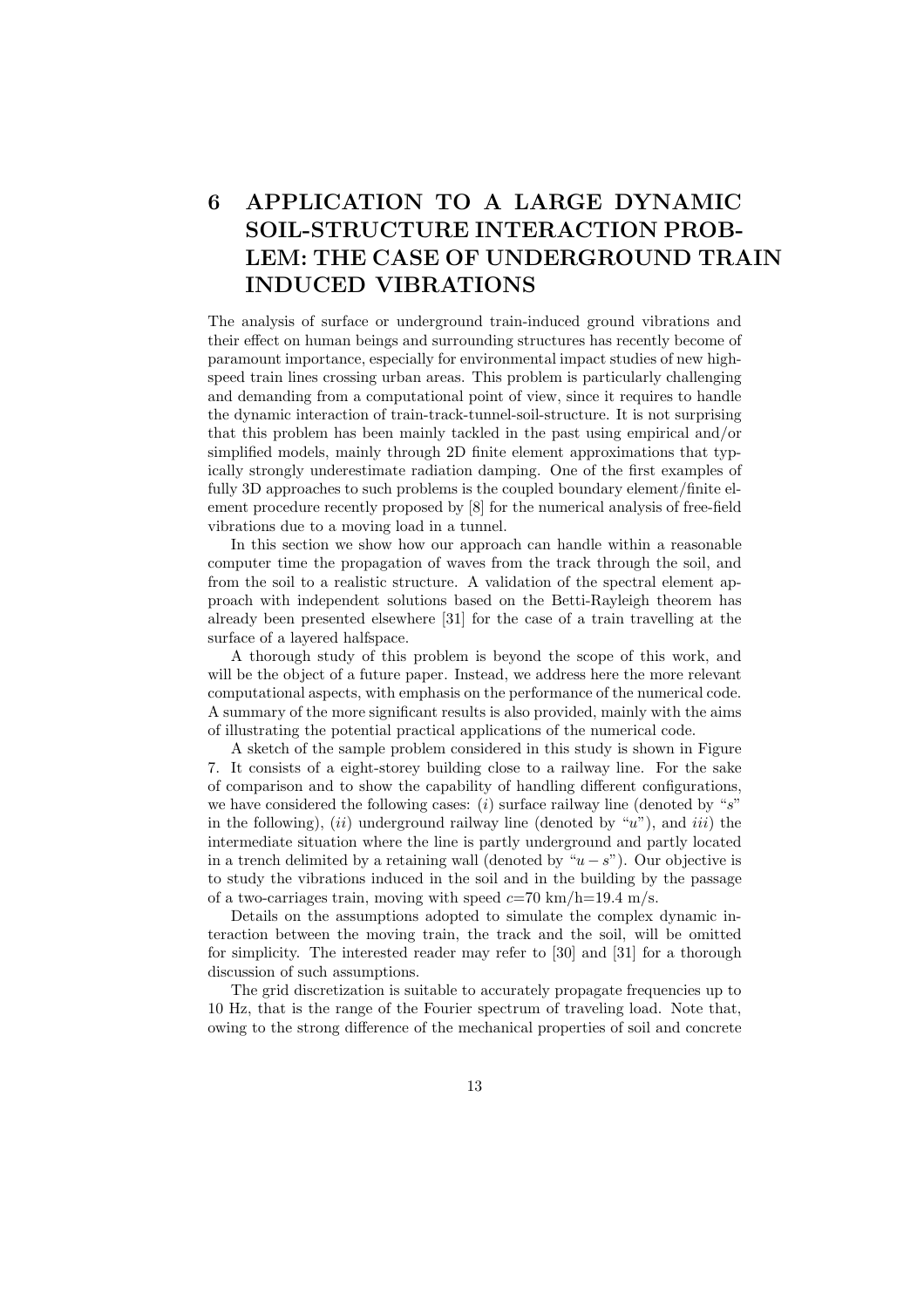and to the different geometrical details as well, the grid refinement needed in the various parts of the model is quite different. Therefore, a highly unstructured mesh is needed to minimize the number of elements, as shown in Figure 7 (the " $u - s$ " grid has 3 888 elements and, for spectral degree equal to two, 6 043 nodes and 18 129 degrees of freedom).

For the stability requirement of the time-advancing scheme (see [11] for details), the time step is  $\Delta t = 0.9 \times 10^{-5} s$  (25% of the Courant-Friedrichs-Levy value for explicit time-advancing schemes). The total duration of the simulation is 14.5s, corresponding to around  $1.6 \times 10^6$  time steps. Since the single time step takes  $9.53 \times 10^{-5}$  CPU time on a single CPU of the Avogadro cluster, the complete run requires 42 hours and 38 minutes. The corresponding run with 32 CPUs requires around 1 hour and 34 minutes.

Figure 8 displays the decay with distance of the vertical displacement at ground surface, calculated for the three cases analyzed and along the three transverse profiles indicated in the same figure. Similarly, Figure 9 illustrates the snapshots of vertical displacement for the " $u - s$ " case, at three different times. Although the discussion of these results is out of the scope of this work, we note that for relatively low train speeds, as is the case of this study, the ground motion amplitude decay with distance is fast, so that the building is practically unaffected by the train passage.

As shown in Figure 10, although the displacement amplitudes of the building are quite small, the numerical transfer functions, obtained by the Fourier spectral ratio of the response at a given level with respect to the free-field response, reproduce correctly the vibration modes of the building, computed with an independent numerical code [31].

## 7 CONCLUSIONS

The spectral element method (SEM) has already become one of the most popular and effective approaches for numerical wave propagation analyses in the seismological field. This paper demonstrates how it can efficiently deal also with challenging engineering problems such as complex 3D dynamic soil-structure interaction analyses, that are generally difficult to be handled from the computational point of view by more traditional numerical techniques, such as finite elements (FEM) and finite differences. As a matter of fact, the spectral accuracy of SEM allows to reduce the number of grid points required to propagate a signal with a given wavelength (3-4 nodal points per minimum wavelength according to [11] against around twice this number for FEM), so that the number of nodal points for large 3D numerical domains is considerably reduced.

The parallel implementation discussed in detail in this work provided satisfactory results, with parallel efficiency ranging from 70% to 80%, independent of the number of CPUs.

In comparison with well-established FEM, spectral element algorithms do not enjoy the wide availability of element libraries and nonlinear analysis capabilities. The first point has often been indicated as one of the main limitations of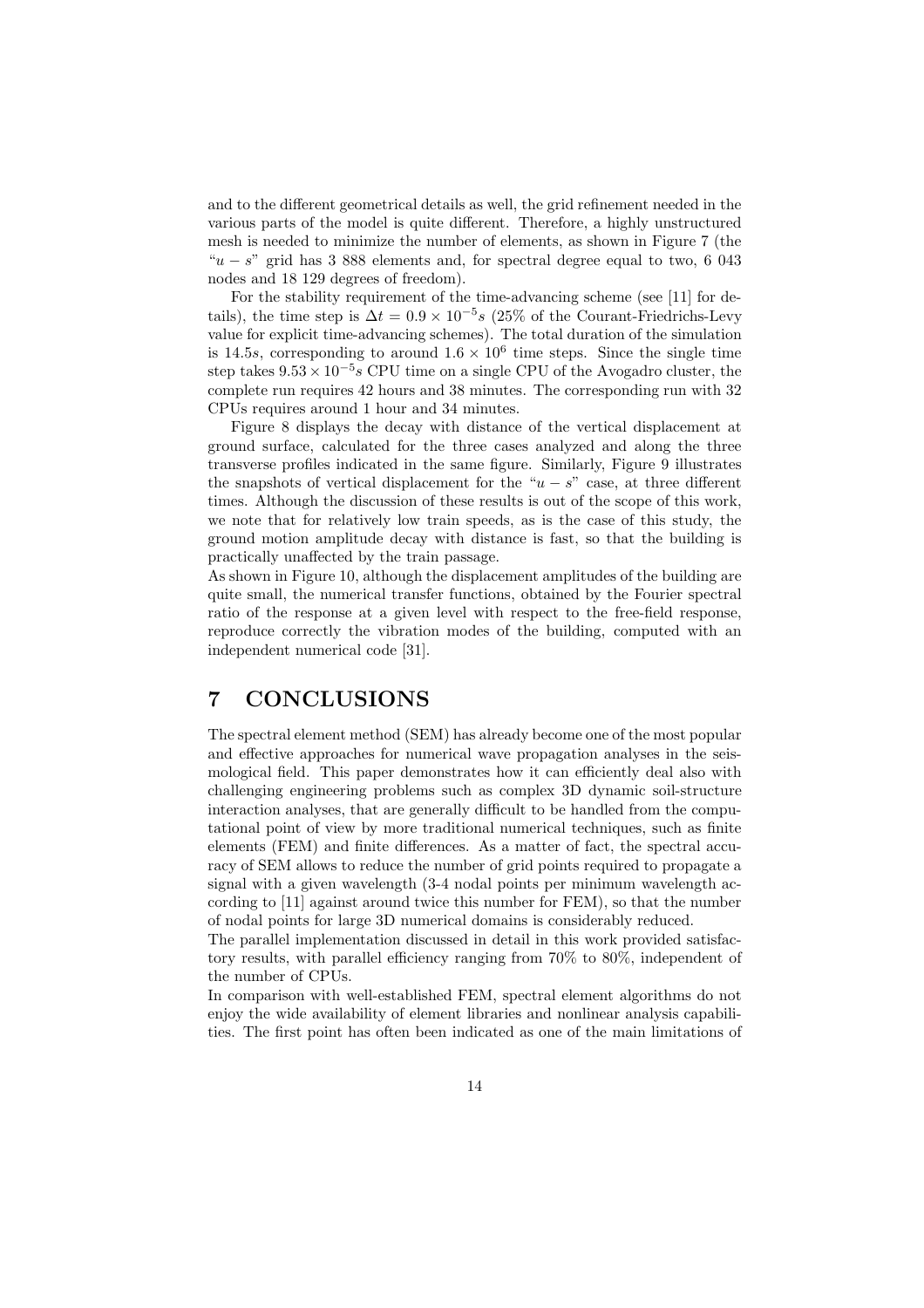the method at hand. Due to the significant development of grid generators, we believe that this problem actually belongs to the past: modern all-hexahedra mesh generators [6] have proven to be able to deal with complex geometries usually encountered in dynamic soil-structure interaction problems. Of course, fully automatic generation of good quality all-hexahedra grids has still to come, but the extra effort required is well worthwile and eases off the solution of the differential problem (see for instance [1] and references therein). The lack of nonlinear constitutive models and large displacement formulation algorithms which, on the other hand, are available in the FEM literature, can be explained with the relatively recent adoption of SEM among engineers and scientists working in the computational mechanic field. Actually, there are no theoretical reasons preventing the implementation of such features within a spectral element frame (see [10] and [22], respectively). Based on our experience of developers and users, spectral elements have given evidence to enjoy the same capabilities of FEM (apart the possibility to easily deal with triangular elements) in a wide range of applications, not necessarily limited to computational mechanics [23] [24]. The introduction of new features is under study, such as two-phase media, domain reduction method [2] for coupling numerical models of different size, other constitutive material models. We do hope that this work will stimulate other researchers to contribute to this promising numerical approach.

#### Acknowledgments

The research at CRS4 has been supported by Sardinian Regional Authorities and Italian Ministry of Education, University and Research (MIUR, Project TAMC, Rif. n. 30 D.M. 1015 4/10/2001). The research at Politecnico di Milano has been partially funded by the Italian Ministry of Education, University and Research (MIUR Cofinanziamento 2003, Prot n. 2003080575 002). The authors are in debt with CILEA for the use of their computer resources. The authors are grateful to E. Faccioli and G. Fotia for fruitful discussion and suggestions.

### References

- [1] Benzley SE, Perry E, Merkley K, Clark B, Sjaardema G. A comparison of all-hexahedral and all-tetrahedral finite element meshes for elastic and elasto-plastic analysis. Proceedings, 4th International Meshing Roundtable, Sandia National Laboratories, October 1995: 179-191.
- [2] Bielak J, Loukakis K, Hisada Y, Yoshimura C. Domain Reduction Method for Three-Dimensional Earthquake Modeling in Localized Regions. Bulletin of the Seismological Society of America 2003; 93: 817-824.
- [3] Massidda L. A Parallel Spectral Element Method for Industrial Applications: Dynamics of TCDS Collimator in the LHC. Proceedings Of The 4th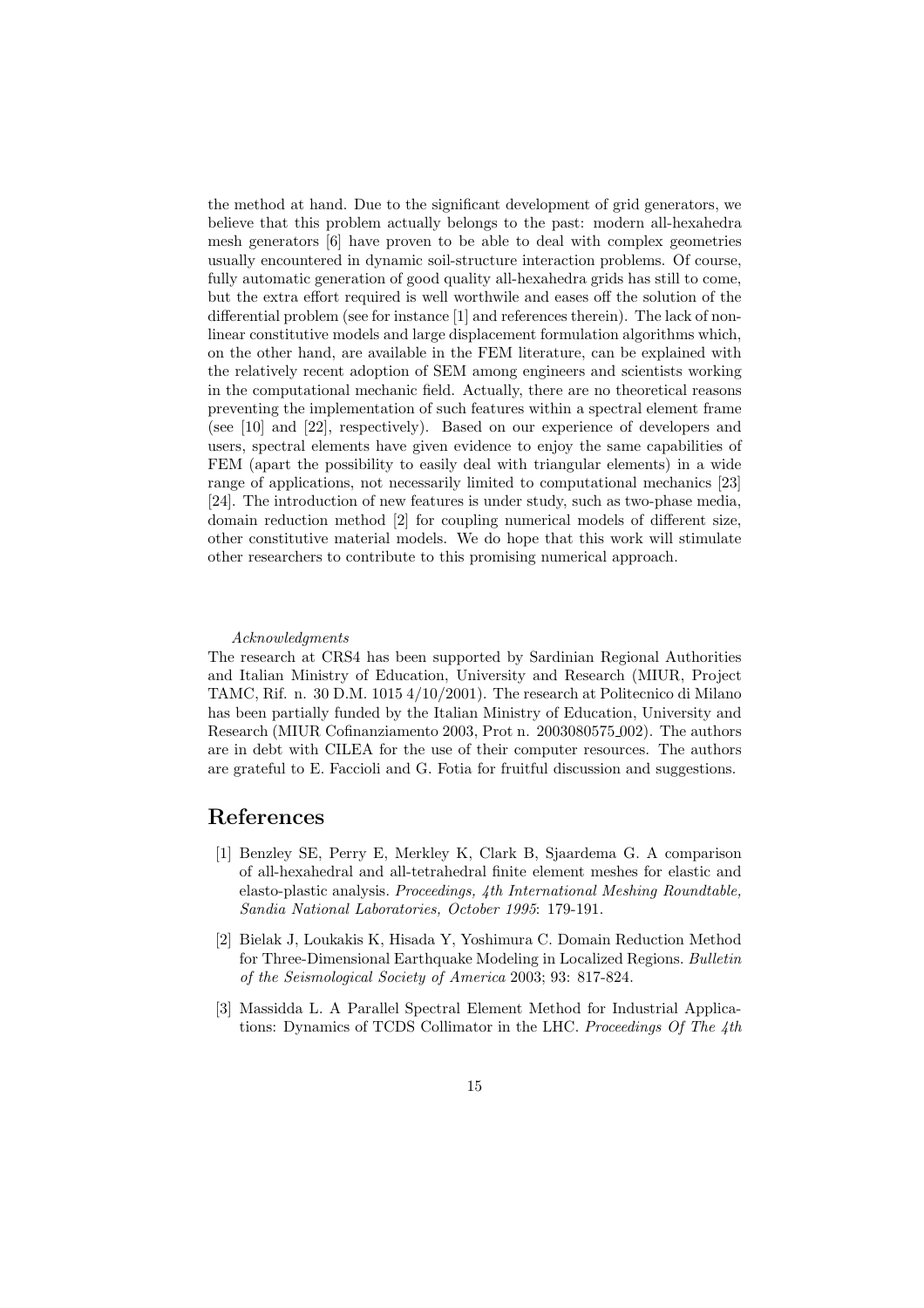Joint Seminar On Industrial And Applied Mathematics, Gakuto International series, Mathematical Sciences and Applications, Gakko Tosho Pub. Co., 2005.

- [4] Canuto C, Hussaini MY, Quarteroni A, Zang TA. Spectral methods in fluid dynamics. Springer Verlag, New York, 1988.
- [5] Casadei F, Gabellini E, Fotia G, Maggio F, Quarteroni A. A mortar spectral/finite element method for complex 2D and 3D elastodynamic problems. Computer Methods in Applied Mechanics and Engineering 2002; 191: 5119-5148.
- [6] Cubit Home Page. http://cubit.sandia.gov/ [25 January 2006].
- [7] Clayton R, Engquist B. Absorbing boundary conditions for acoustic and elastic wave equations. Bulletin of the Seismological Society of America 1977; 67: 1529-1540.
- [8] Clouteau D, Arnst M, Al-Hussaini TM, Degrande G. Freefield vibrations due to dynamic loading on a tunnel embedded in a stratified medium. Journal of Sound and Vibration 2005; 283: 173-199.
- [9] Dautry R, Lions JL. Analyse Mathematique et Calcul Numerique pour les Sciences et les Techniques (volume 6). Masson, 1988.
- [10] di Prisco C, Stupazzini M, Zambelli C. Non-linear SEM numerical analyses of dry dense sand specimens under rapid and dynamic loading. International Journal for Numerical and Analytical Methods in Geomechanics, 2005; submitted.
- [11] Faccioli E, Maggio F, Paolucci R, Quarteroni A. 2D and 3D elastic wave propagation by a pseudo-spectral domain decomposition method. Journal of Seismology 1997; 1: 237-251.
- [12] Faccioli E, Vanini M, Paolucci R, Stupazzini M. Comment on "Domain Reduction Method for Three-Dimensional Earthquake Modeling in Localized Regions, Part I: Theory," by J. Bielak, K. Loukakis, Y. Hisada, and C. Yoshimura, and "Part II: Verification and Applications," by C. Yoshimura, J. Bielak, Y. Hisada, and A. Fernndez. Bulletin of the Seismological Society of America 2005; 95: 763-769.
- [13] Furumura T, Kennett BLN, Koketsu K. Visualization of 3D Wave Propagation from the 2000 Tottori-ken Seibu, Japan, Earthquake: Observation and Numerical Simulation. Bulletin of the Seismological Society of America 2003; 93: 870-881.
- [14] Karypis G, Kumar V. A fast and high quality multilevel scheme for partitioning irregular graphs.  $SIAM J. Sci. Comput.$  1998; 20 (1): 359-392.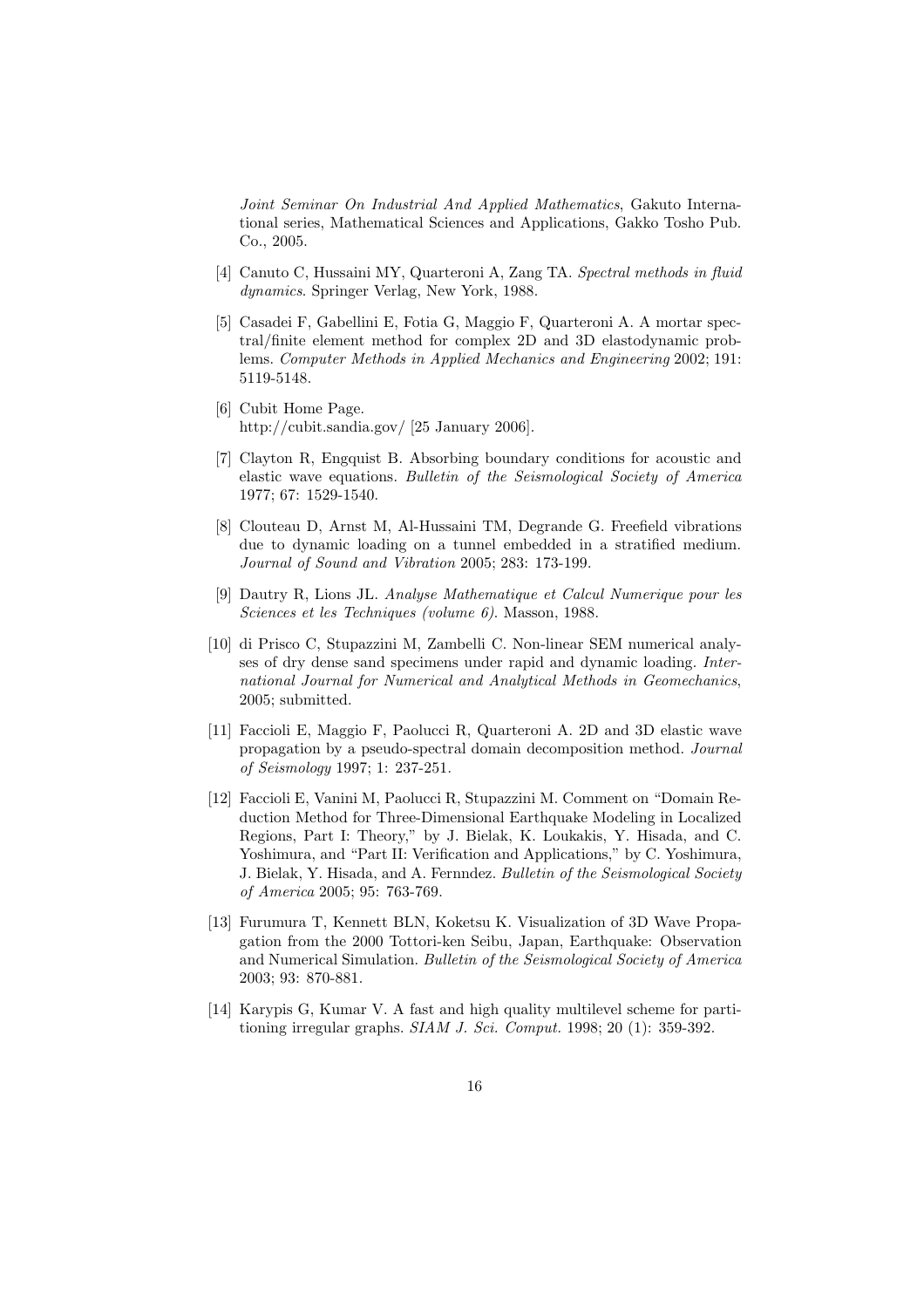- [15] Kausel E, Whitman RV, Morray JP, Elsabee F. The spring method for embedded foundations. Nuclear Engineering and Design 1978; 48: 377-392.
- [16] Komatitsch D, Liu Q, Tromp J, Süss P, Stidham C, Shaw JH. Simulations of ground motion in the Los Angeles basin based upon the spectral-element method. Bulletin of the Seismological Society of America 2004; 94: 187-206.
- [17] Komatitisch D, Martin R, Tromp J, Taylor MA, Wingate BA. Wave propagation in 2-d elastic media using a spectral element method with triangles and quadrangles. Journal of Computational Acoustics 2001; 9, 2: 703-718.
- [18] Komatitisch D, Vilotte JP. The spectral element method: an efficient tools to simulate the seismic response of 2D and 3D geological structures. Bulletin of the Seismological Society of America 1998; 88: 368-392.
- [19] Kosloff D, Baysal E. Forward modelling by the Fourier method. Geophysics 1982; 47: 1402-1412.
- [20] Kosloff D, Kessler D, Filho AQ, Tessmer E, Behle A, Strahilevitz R. Solutions of the equations of dynamics elasticity by a Chebyshev spectral method. Geophysics 1990; 55: 748-754.
- [21] Madariaga R, Olsen K, Archuleta R. Modeling dynamic rupture in a 3D earthquake fault model. Bulletin of the Seismological Society of America 1998; 88: 1182-1197.
- [22] Maggio F. Isoparametric mapping for Else: a feasibility study. CRS4 Technical report 2002
- [23] Maggio F, Massidda L, Siddi G, Vallascas M, Vicari C. A spectral element solver for large scale acoustic problems: application to external noise propagation. CRS4 Technical report.
- [24] Maggio F, Mazzarella G, Pitzianti C. Least squares spectral element method for 2D Maxwell equations in the frequency domain., International Journal of Numerical Modelling: Electronic Networks, Devices and Fields 2004; 17, 6: 509-522
- [25] Maggio F, Quarteroni A. Acoustic wave simulation by spectral methods. East-West Journal of Numerical Mathematics 1994; 2, 2: 129-150.
- [26] Moczo P, Bistricky E, Kristek J, Carcione J, Bouchon M. Hybrid modelling of P-SV seismic motion at inhomogeneous viscoelastic topographic structures. Bulletin of the Seismological Society of America 1997; 87: 1305-1323.
- [27] Owen SJ. Non-Simplical Unstructured Mesh Generation. Ph.D. thesis: Carnegie Mellon University, Pittsburgh, U.S.A., 1999.
- [28] Paolucci R. Amplification of earthquake ground motion by steep topographic irregularities. Earthquake Engineering and Structural Dynamics 2002; 31: 1831-1853.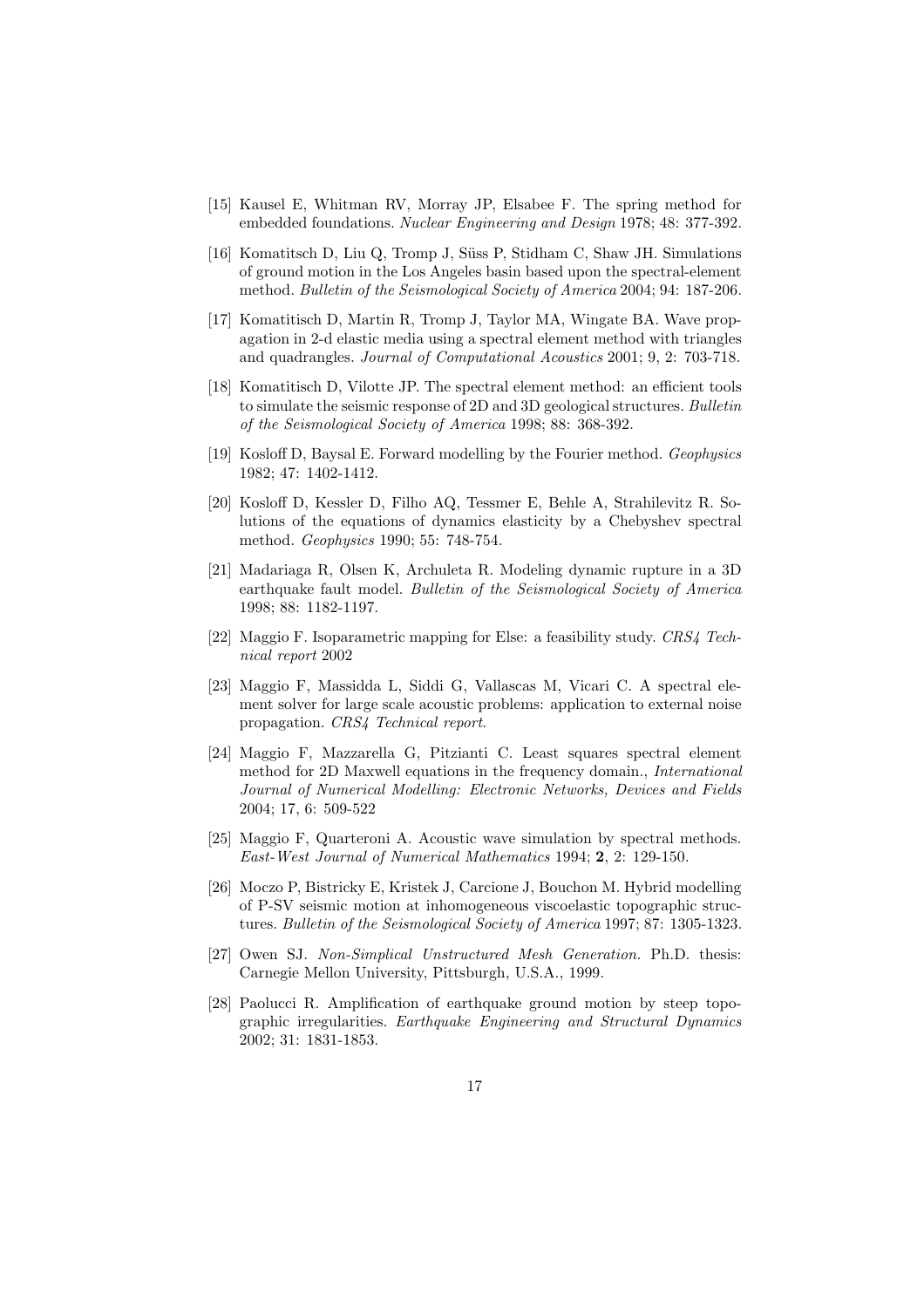- [29] Paolucci R, Faccioli E, Maggio F. 3D response analysis of an instrumented hill at Matsuzaki, Japan, by a spectral method. Journal of Seismology 1999; 3: 191-209.
- [30] Paolucci R, Maffeis A, Scandella L, Stupazzini M, Vanini M. Numerical prediction of low-frequency ground vibrations induced by high-speed trains at Ledsgaard, Sweden. Soil Dynamics and Earthquake Engineering 2005; 23: 425-433.
- [31] Paolucci R, Spinelli D. Ground motion induced by train passage. ASCE Journal of Engineering Mechanics 2006; accepted for publication.
- [32] Priolo E. Earthquake ground simulation through the 2D spectral element method. Journal of Computational Acoustics 2001; 9, 4: 1561-1581.
- [33] Quarteroni A, Valli A. Numerical approximation of partial differential equations. Springer Verlag, Berlin, 1994.
- [34] Seriani G. 3-D large-scale wave propagation modeling by spectral element method on Cray T3E multiprocessor. Computer Methods in Applied Mechanics and Engineering 1998; 164: 235-247;
- [35] Stupazzini M. A spectral element approach for 3D dynamic soil-structure interaction problems. Ph.D. thesis: Politecnico di Milano, Italy, 2004.
- [36] Virieux J. P-SV wave propagation in heterogeneous media: Velocity-stress finite difference method. Geophysics 1986; 51, 889-901.
- [37] Von Estorff O, Kausel E. Coupling of boundary and finite elements for soil-structure interaction problems. Earthquake Engineering and Structural Dynamics 1989; 18: 1065-1075.
- [38] Xu J, Bielak J, Ghattas O, Wang J. Three-dimensional nonlinear seismic ground motion modeling in basins. Physics of The Earth and Planetary Interiors 2003; 137: 81-95.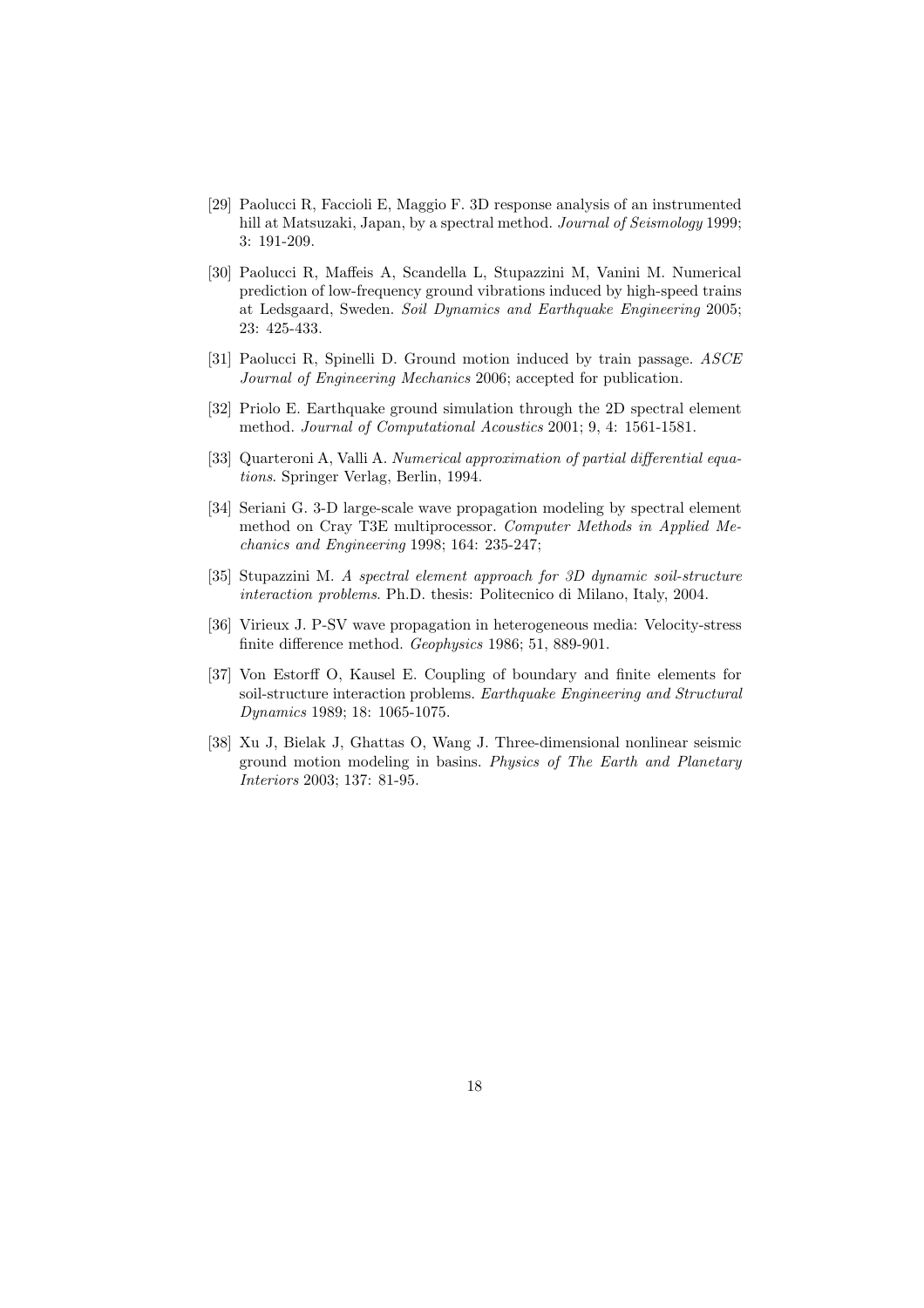

Figure 2: Snapshots of acoustic wave propagation from source S simulated for increasing spectral degrees:  $n = 1$  (top-left),  $n = 2$  (top-right),  $n = 3$  (bottomleft) and  $n = 4$  (bottom-right). Solutions provided by lower spectral degrees show significant numerical dispersion.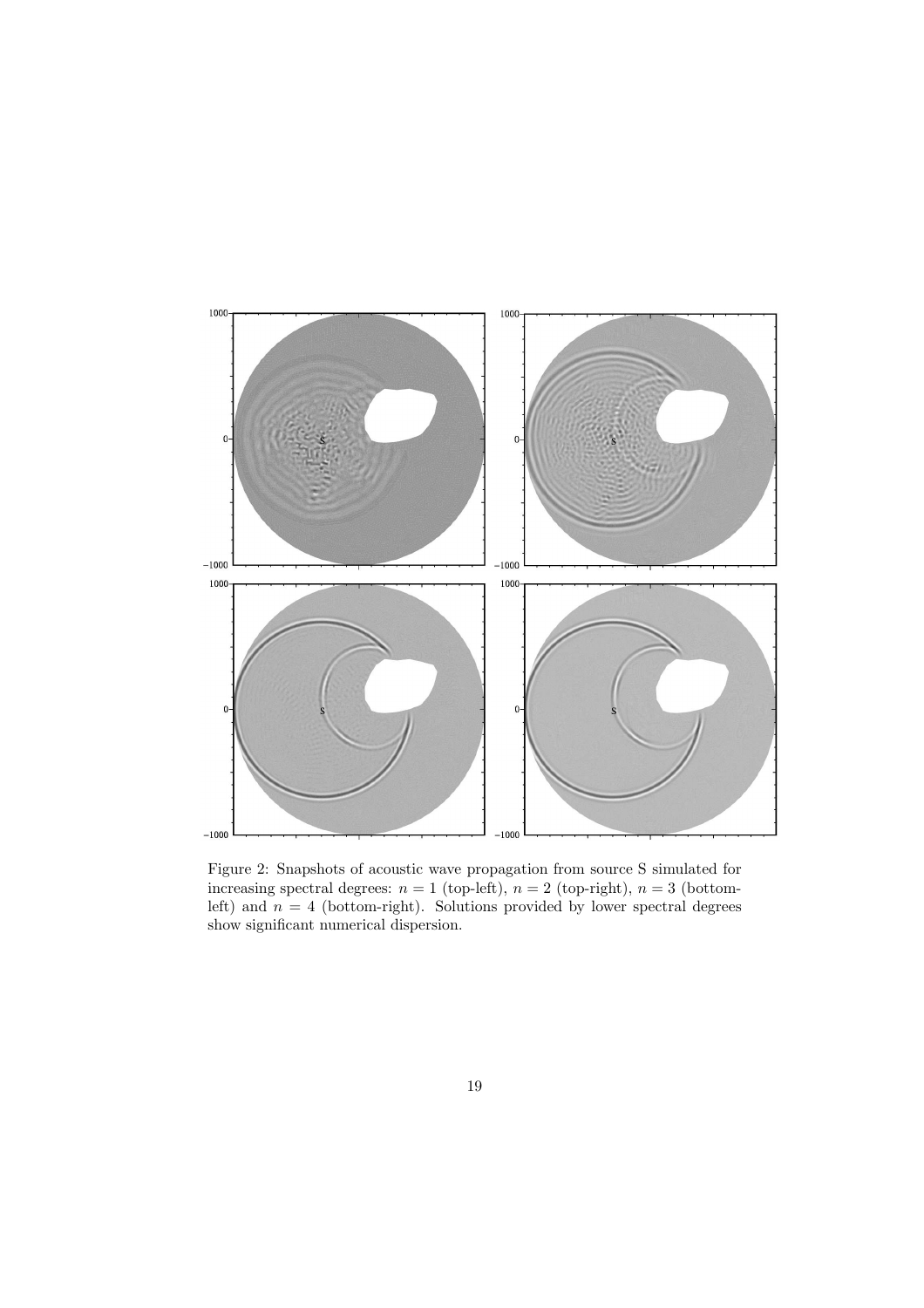

Figure 3: Node based partitioning on a 2D mesh with spectral degree  $n = 3$ . Processor  $P_1$ : internal nodes are marked with  $\circ$ , border nodes with  $\otimes$ , external nodes with  $\nabla$ . Processor  $P_2$ : internal nodes are marked with  $\triangle$ , border nodes with  $\nabla$ , external nodes with  $\otimes$ .



Figure 4: Element based partitioning on a 2D mesh with spectral degree  $n = 3$ . Processor  $P_1$ : internal nodes are marked with  $\circ$ , border nodes with  $\otimes$ , external nodes with  $\bigtriangledown$ . Processor  $P_2$ : internal nodes are marked with  $\bigtriangleup$ , border nodes with  $\bigtriangledown,$  external nodes with  $\otimes.$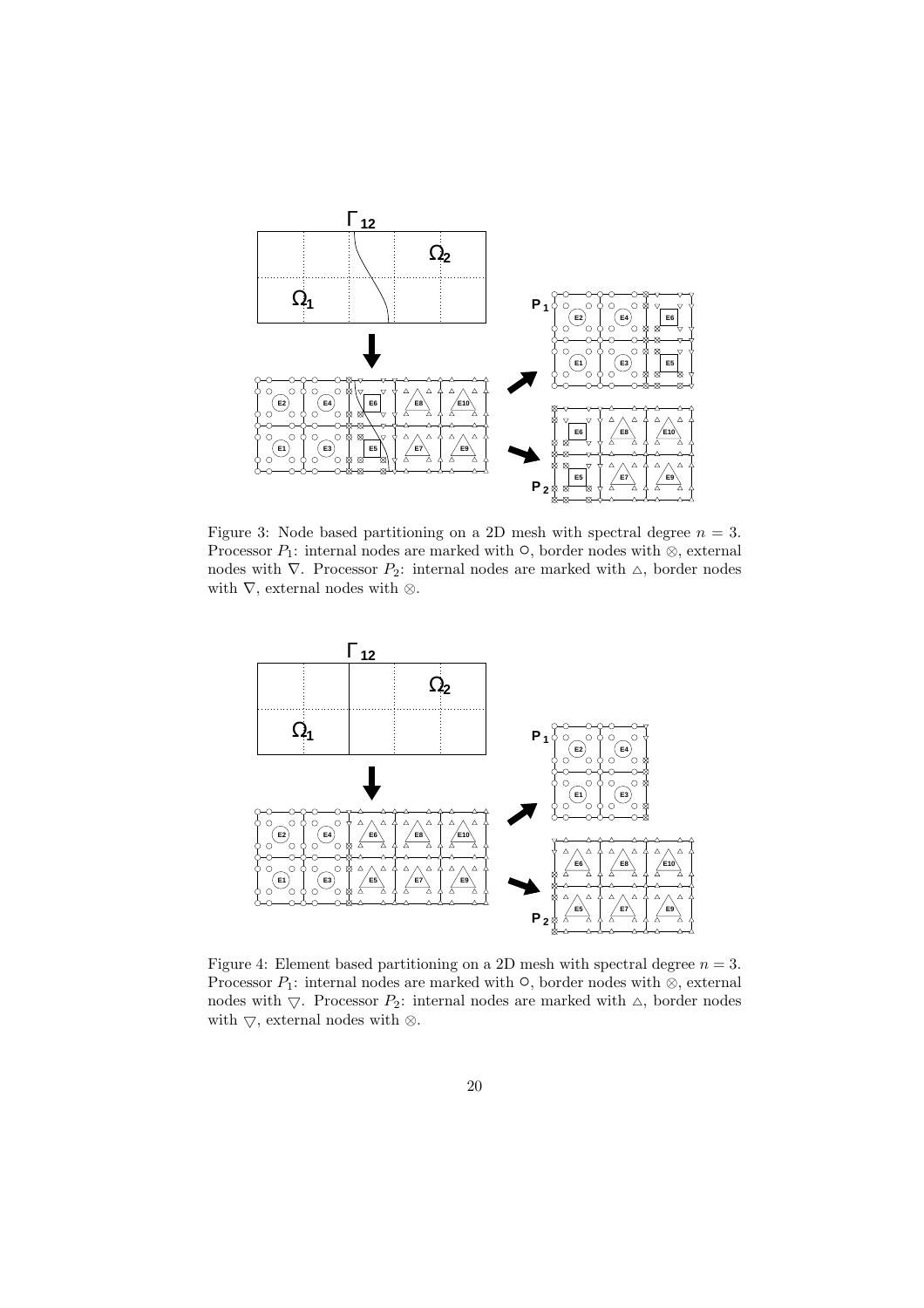

Figure 5: PE obtained on the Avogadro cluster at CILEA for the "small" benchmark case with structured (grey line) and unstructured (black line) grids.



Figure 6: PE obtained on the Avogadro cluster at CILEA for the "large" benchmark case with structured (grey line) and unstructured (black line) grids.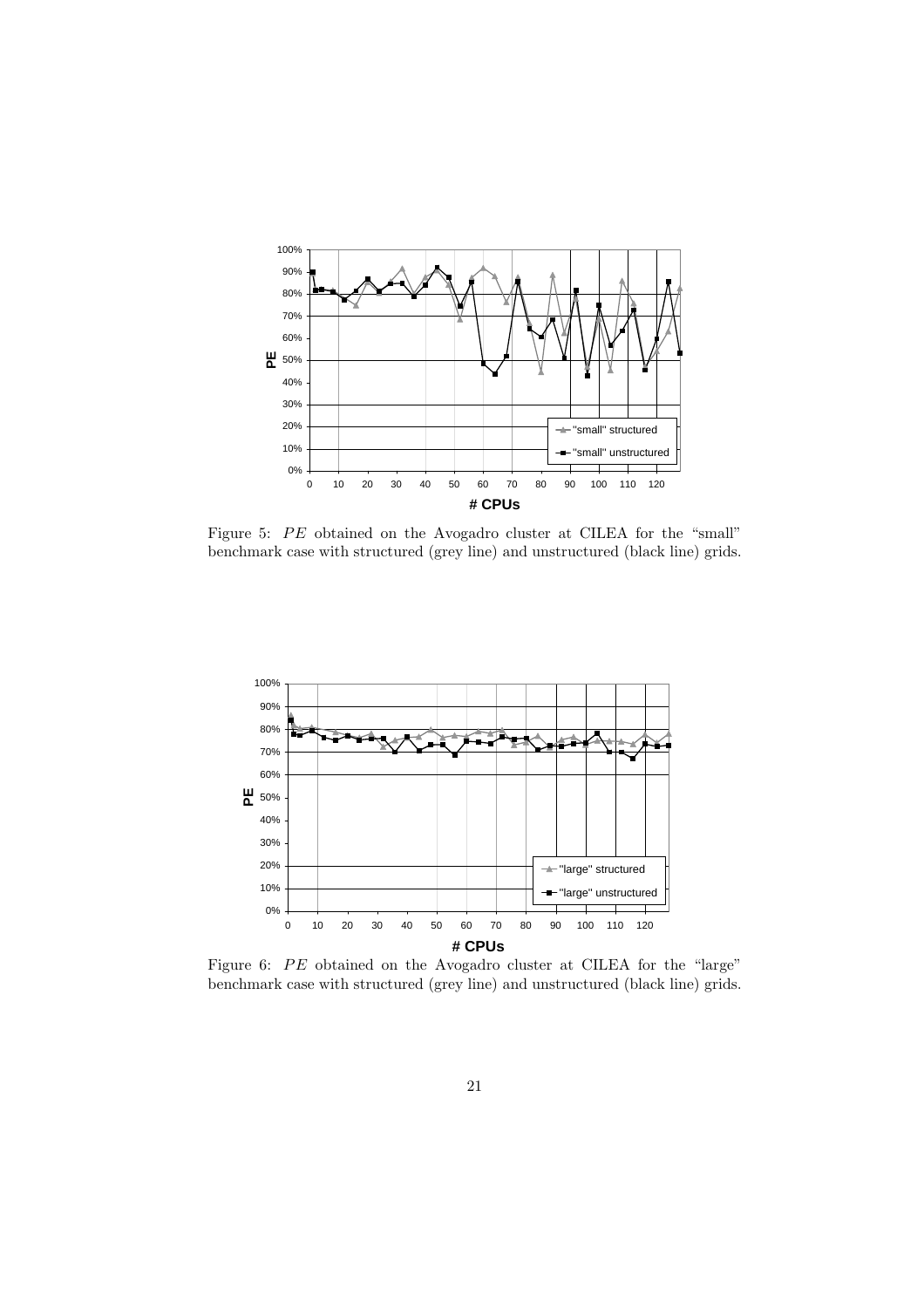

Figure 7: Spectral element mesh adopted for the simulation of train-induced vibrations in the " $u - s$ " case. E=Young's modulus,  $\nu$  = Poisson ratio,  $\rho$  = mass density,  $Q =$  quality factor =  $1/2\xi$ ,  $\xi$  being the damping ratio.  $V_P$  and  $V<sub>S</sub>$  are the P and S wave propagation velocities, respectively.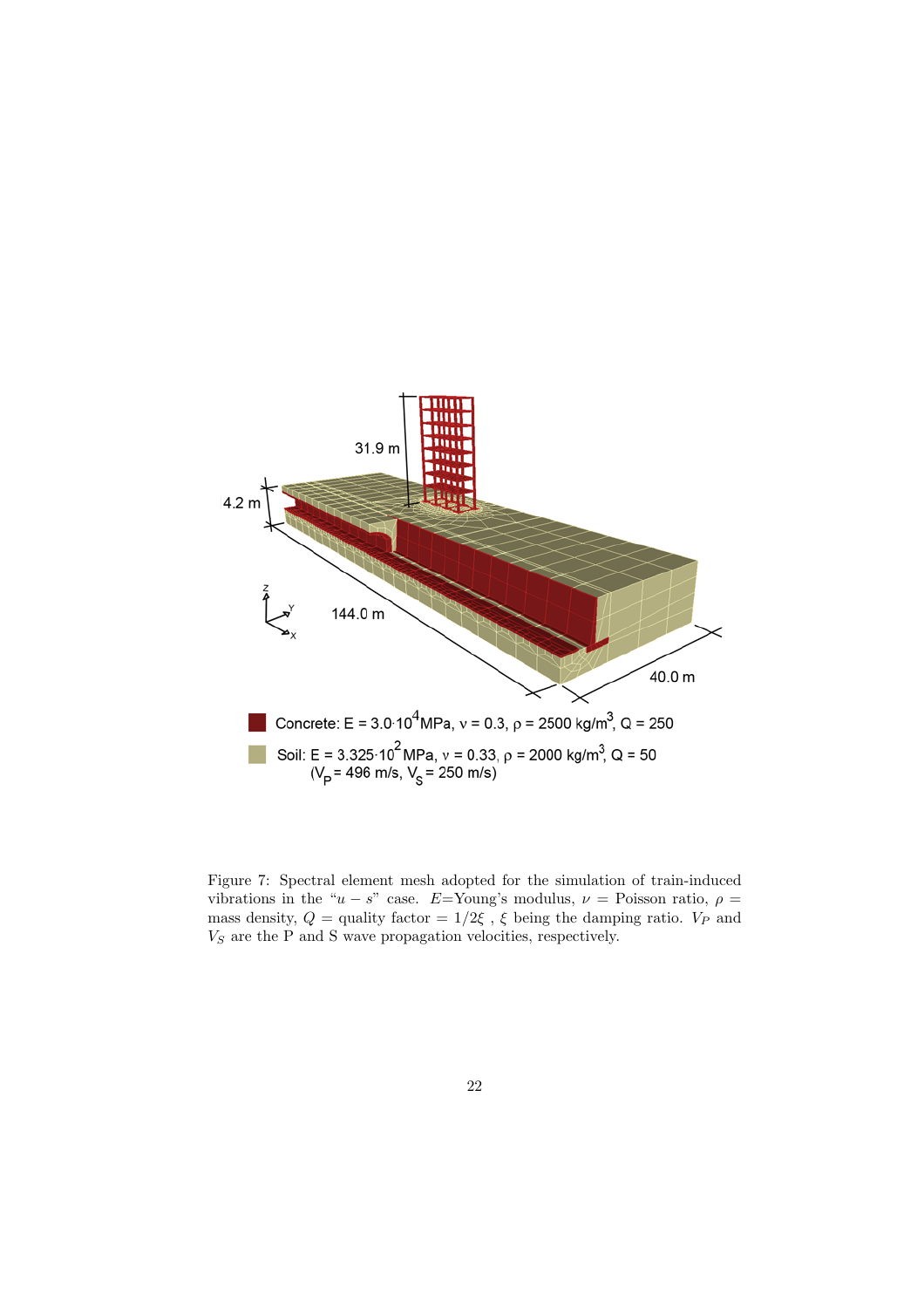

Figure 8: Top: sketch of the three configurations under study:  $(i)$  surface railway line,  $(ii)$  underground railway line,  $(iii)$  partially underground railway. Bottom: maximum vertical diplacement for the three profiles.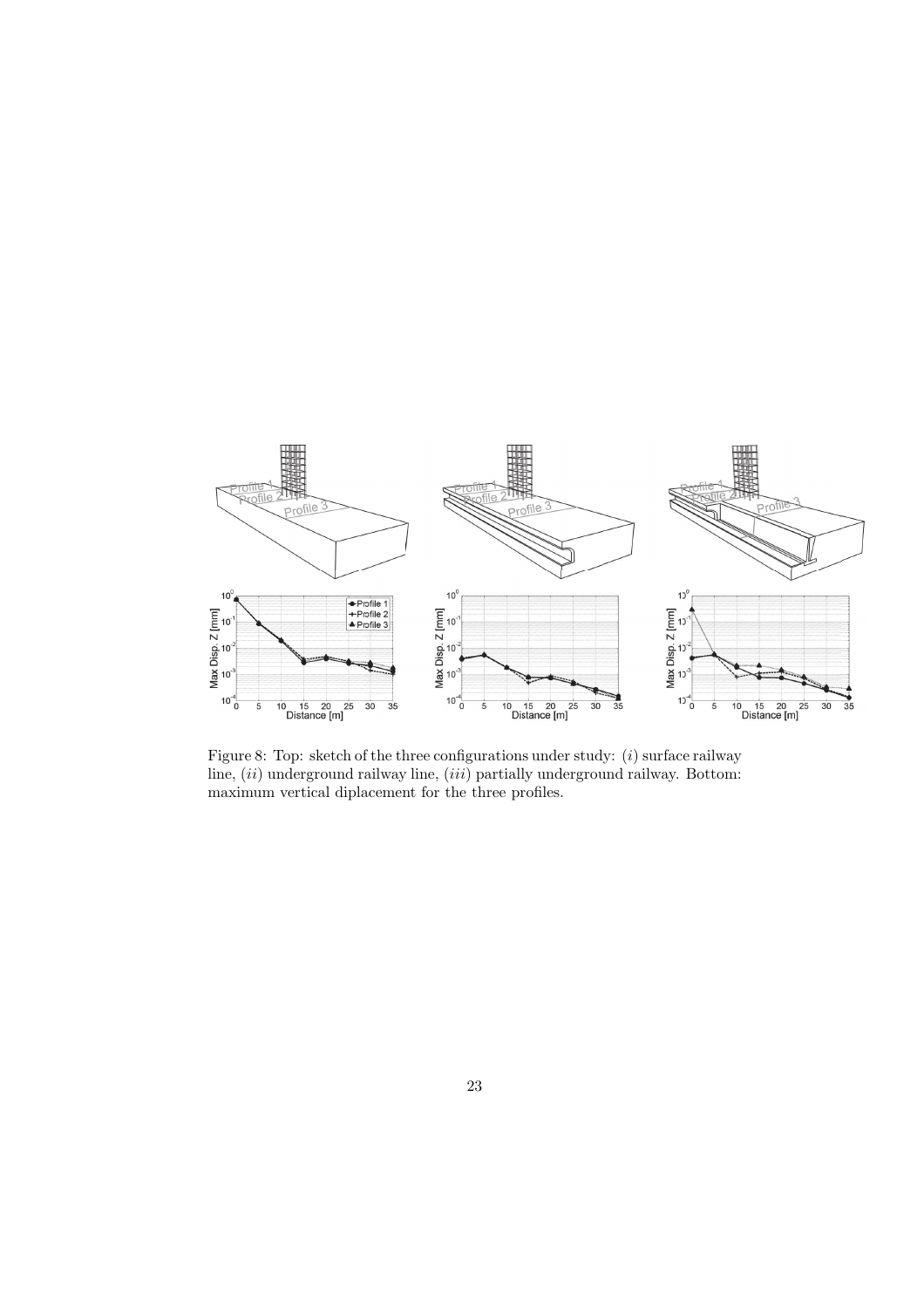

Figure 9: Snapshots of the vertical displacement at  $T = 3.5, 5.8$  and  $8.1$  s. The gray scale is saturated in order to show the propagating wavefield induced by the traveling load.